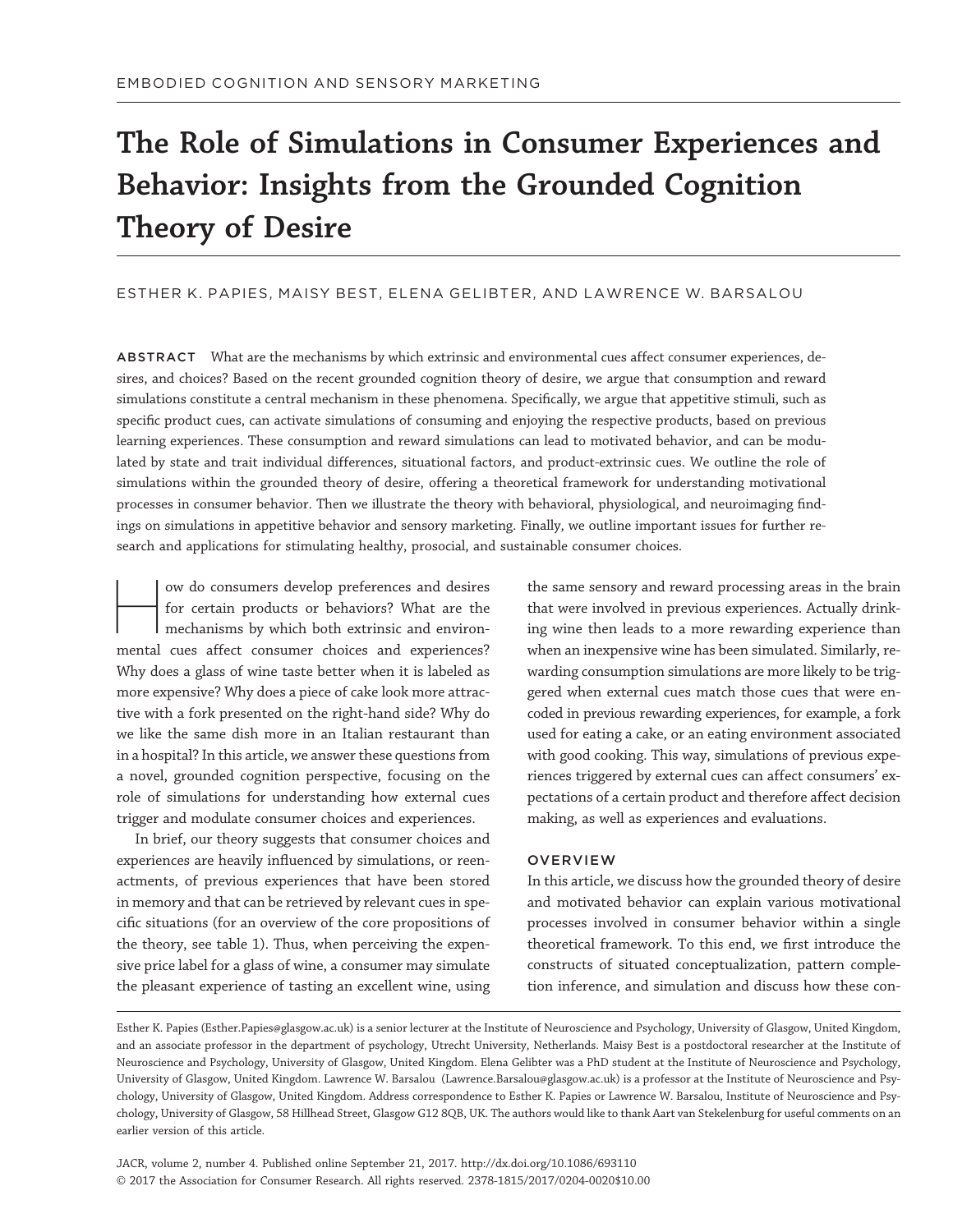| Core Proposition                           | Description                                                                                                                                                                                                                                              |
|--------------------------------------------|----------------------------------------------------------------------------------------------------------------------------------------------------------------------------------------------------------------------------------------------------------|
| Establishing situated                      | Consumers continuously establish and update comprehensive representations of consumption experi-                                                                                                                                                         |
| conceptualizations                         | ences in memory, so-called situated conceptualizations.                                                                                                                                                                                                  |
| Features of situated<br>conceptualizations | Situated conceptualizations can contain information about, for example, sensory input, affective experi-<br>ence, actions performed, bodily states, goals pursued, and various aspects of the consumption context<br>such as objects and people present. |
| Reactivating situated                      | Encountering relevant stimuli on subsequent occasions reactivates the best-matching situated concep-                                                                                                                                                     |
| conceptualizations                         | tualization in memory, which is then adapted to fit the current situation.                                                                                                                                                                               |
| Simulations within situated                | Nonpresent aspects of this situated conceptualization are simulated (i.e., reenacted) as pattern completion                                                                                                                                              |
| conceptualizations                         | inferences, using the same neural systems as during the original consumption experience.                                                                                                                                                                 |
| Effects of simulations                     | Once active, simulations affect consumer experience, motivation, and behavior. In turn, they can be<br>modulated by state and trait individual differences, by the consumption context, and by product-<br>extrinsic cues.                               |

Table 1. Core Propositions of the Grounded Cognition Theory of Desire and Motivated Behavior, Providing an Account of How Simulations Can Affect Consumer Experience and Behavior

Note.—The above processes are assumed to be statistical and could be affected by both random error and systematic bias. For example, memory error and bias could occur during the storage of situated conceptualizations; a current situational cue could fail to activate the most appropriate situated conceptualization; or a simulated pattern completion inference could be incorrect in the current situation.

structs can account for the cognitive mechanisms through which experiences can be stored in memory and later retrieved to guide motivated behavior. In the following section, we apply this theory to consumer behavior and review relevant empirical research, addressing behavioral, physiological, and neuroimaging findings on appetitive consumer behaviors. Finally, we discuss implications for future research, including important outstanding research questions, testable predictions, and implications for applications with a particular focus on increasing healthy, prosocial, and sustainable consumer behavior.

# THE GROUNDED COGNITION THEORY OF DESIRE AND MOTIVATED BEHAVIOR

Here we introduce the theoretical perspective to be adopted in exploring the roles of simulation in consumer behavior. This perspective is not meant to replace existing accounts, such as dual process theories, theories of conditioning, or theories of habit formation. Instead we view our approach as complementary to these others, adding dimensions associated with situations, inference, and simulation.

### Situated Conceptualization

We assume that the brain is organized around a situation processing architecture (Barsalou 2003, 2009, 2016a, 2016b, 2016c; Barsalou et al. 2003; Yeh and Barsalou 2006; Wilson-Mendenhall et al. 2011). As a person perceives, cognizes, feels, and acts in a situation, multiple neural systems

process different situational elements in parallel, generating complementary streams of information. Different neural systems process the current setting (parietal lobe, parahippocampal gyrus, retrosplenial cortex), objects in the setting (the ventral stream in occipital and temporal cortices), other agents who are present (temporal poles, FFA, mPFC, PCC, STG, EBA), self conceptions and self relevance (mPFC, PCC), physical actions in the environment (motor and somatosensory cortices, cerebellum, basal ganglia), and a wide variety of cognitive, affective, and interoceptive responses to the situation (lPFC, ACC, mPFC, PCC, OFC, amygdala, insula).

Over time, each of these neural systems produces a continuous stream of perceptual experiences (qualia) for its respective situational content, along with corresponding conceptual interpretations. If you are reading this article in a café, for example, some of these neural systems may be producing streams of perceptual and conceptual information about the space you are in, its furniture, and the other agents present. Other neural systems may continually establish the self-relevance of events as they unfold, reflecting your identity, values, goals, and norms. Other neural systems may control actions related to reading, drinking coffee, and interacting with others, also providing somatosensory and visual feedback. And yet other neural systems may be producing continual thoughts about the article and your café experience, along with affective responses, mentalizing, and associated bodily states.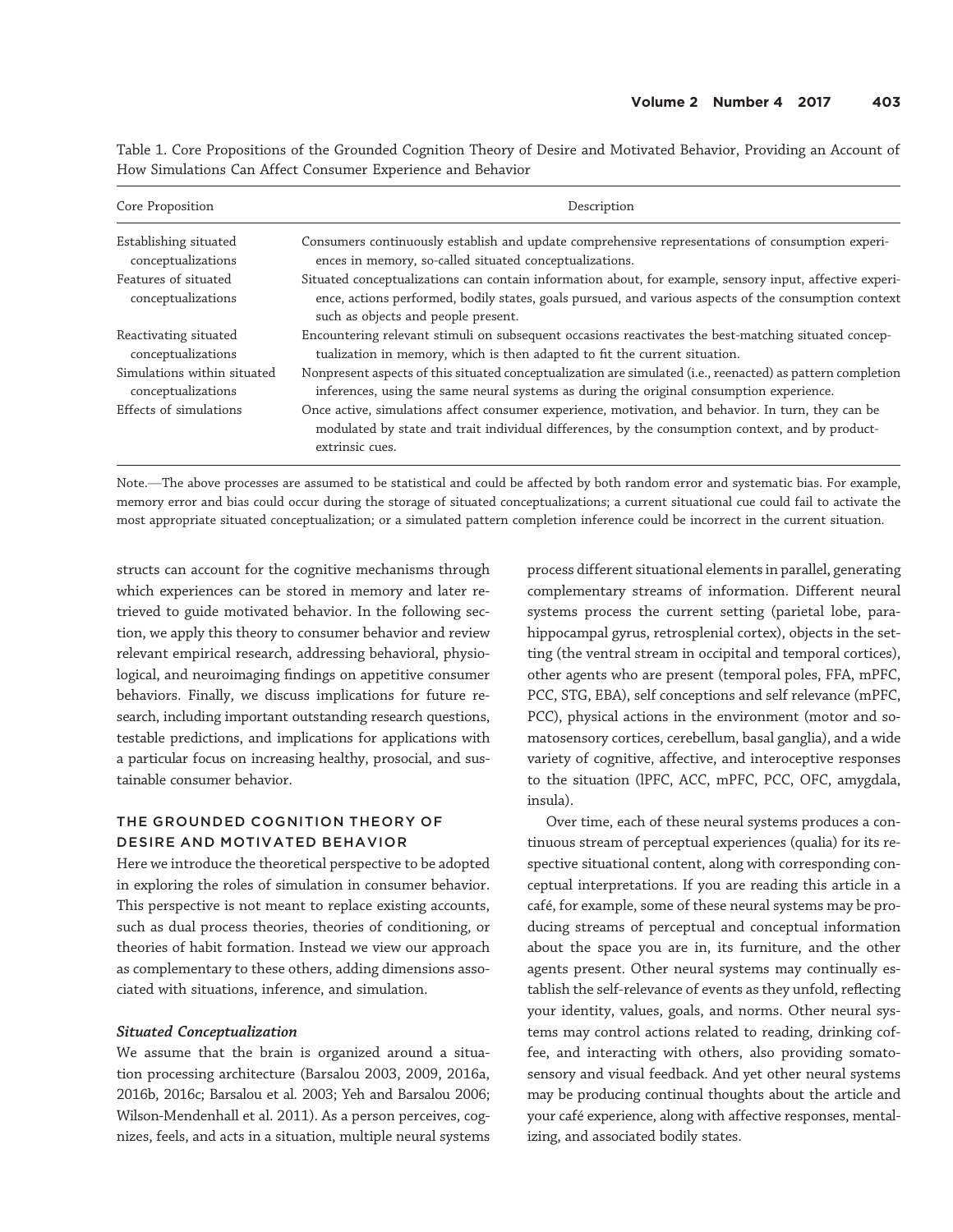As each of these systems processes its respective situational information, other systems integrate these streams of "local" information "globally" (Barsalou 2016b; Wilson-Mendenhall et al. 2011). Coherent perceptual experiences of the situation result from this integration, along with coherent conceptual interpretations of the events occurring. At the level of global interpretation, for example, you might experience finishing your coffee and feel ready to begin reading your article, while realizing that a friend across the room just recognized you. The combined local and global conceptualizations of a situation are referred to as a "situated conceptualization." At a given point in time, a situated conceptualization can be used to interpret what is occurring in the current situation at multiple levels of analysis, while simultaneously controlling relevant actions and producing related cognition, affect, and bodily states.

As a situated conceptualization is constructed, associative mechanisms establish a statistical trace of it in longterm memory (Barsalou 2003, 2009, 2016b; Barsalou et al. 2003; Yeh and Barsalou 2006). When a specific situation, or type of situations, occurs repeatedly, the situated conceptualizations that result could become integrated into a category of "exemplars" that represents this situation (cf. Medin and Schaffer 1978; Nosofsky 2011). Alternatively, similar situated conceptualizations could be superimposed on a common network, such that their aggregate effects on network weights represent the category of similar exemplars. If the network contains hidden units that capture correlations between local situation elements, it can statistically maintain information from specific exemplars while not representing them exactly (e.g., McClelland and Rumelhart 1985; Barsalou 1990; Love, Medin, and Gureckis 2004). An individual who routinely meets in a café with a coworker, for example, may develop a category of situated conceptualizations for this repeated situational experience.

While we typically learn situated conceptualizations through our own experiences, we suggest that situated conceptualizations can also become established vicariously (for similar suggestions, see also Papies 2017b; Best and Papies 2018). In consumer behavior, this could happen, for example, through observing other consumers' interactions with specific products, or by being exposed to advertisements. While future research has yet to establish this (as we address in the Discussion), we assume that once learned, situated conceptualizations established vicariously will function to guide motivated behavior through pattern completion inferences and simulations as if they had been learned directly, as we will describe now.

# Pattern Completion Inferences

When a local or global element of an earlier situation is reencountered on a later occasion, a situated conceptualization stored in memory may become reactivated in a Bayesian manner (e.g., Barsalou 2011; Clark 2013). Encountering the facade of a café in one's neighborhood, for example, may reactivate situated conceptualizations of previous visits to the café. As the reencountered element is processed in the relevant processing stream(s), it projects onto all situated conceptualizations in memory that share similar perceptual and conceptual content. Essentially, the brain is attempting to categorize the type of situation currently being experienced. The best-matching situated conceptualization becomes active and categorizes the current situation as a similar type of situation.

From a Bayesian perspective, the best-matching situated conceptualization is one that has occurred frequently in the past (a prior), along with a good fit to current situational cues (a likelihood). On many occasions, the best-matching situated conceptualization may come from a category for a familiar repeated situation or from a specific memory of a relatively unique situation. On rare occasions, no matching situated conceptualization may be available, such that the situated conceptualization constructed to represent the current situation largely functions on its own.

When a stored situated conceptualization becomes active, it produces inferences about what is likely to happen in the current situation via the process of "pattern completion." Content in the activated situated conceptualization that has not yet been perceived is inferred as being likely to occur. We further assume that emotion and other internal states also often result from pattern completion inferences, such that experiencing an object or event previously associated with emotion begins to produce a similar emotion again (Barsalou and Wiemer-Hastings 2005; Barrett 2006; Wilson-Mendenhall et al. 2011, 2013; Barsalou 2016a). In general, pattern completion inferences appear to play central roles across diverse perceptual, cognitive, affective, and appetitive phenomena. In every situation, the best-matching situational memories become active to guide goal-directed behavior, offering a form of expertise based on previous experience. As described later, we similarly believe that pattern completion inferences often underlie the perception and decision making central to consumer experiences and behavior.

Finally, the grounded theory of desire and motivated behavior assumes that the best fitting situated conceptualization that becomes active in memory is adapted to the current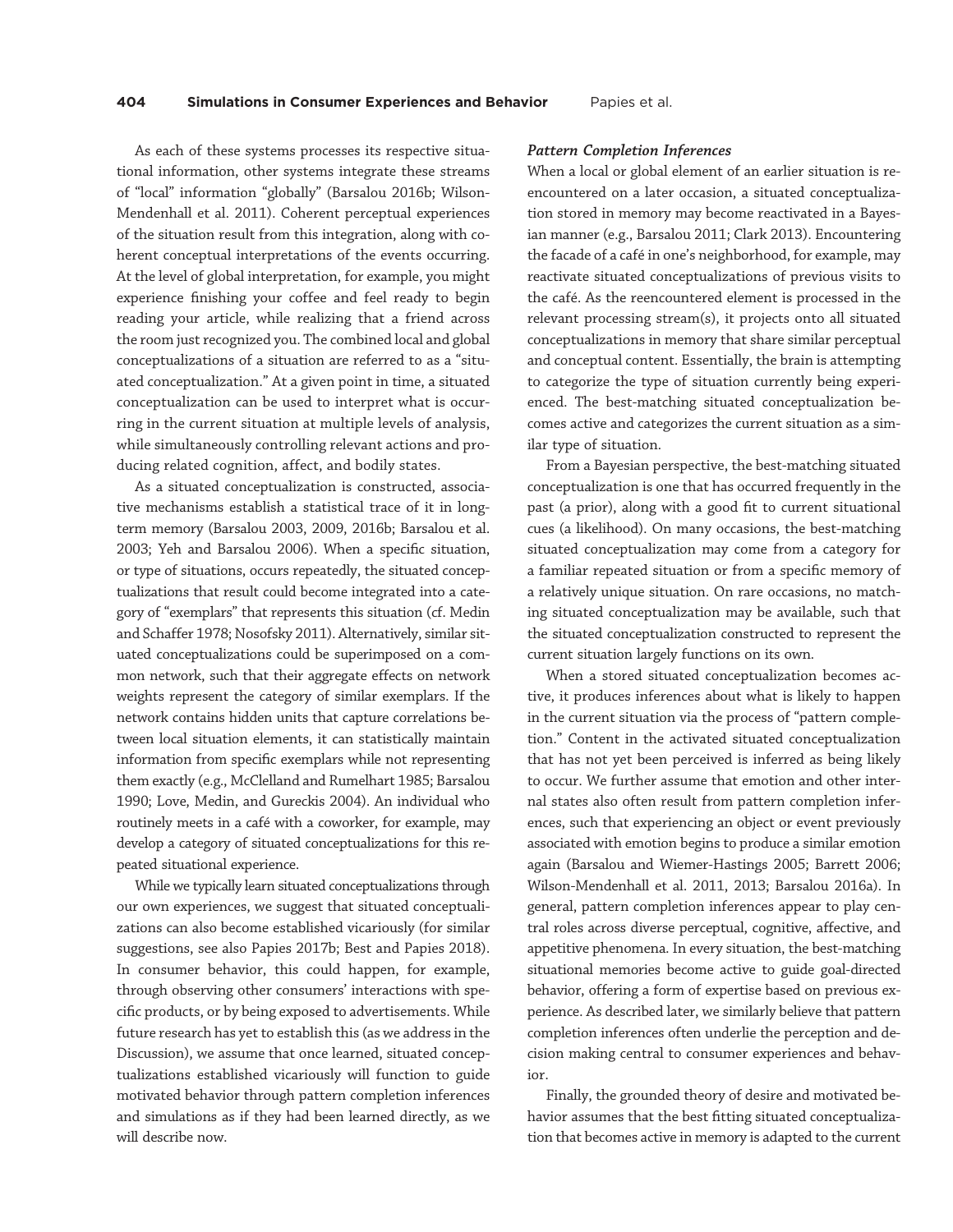situation. Rather than rigidly fitting the situated conceptualization to the situation, working memory processes it dynamically, fitting the situated conceptualization that is retrieved to constraints of the current situation.

# Simulation

From the grounded cognition perspective, the local and global elements represented within situated conceptualizations are grounded in the neural and peripheral bodily systems that produce perception, action, and internal states (Barsalou 1999, 2008b, 2009, 2016a). When representing an object in its absence, such as a strawberry, neural systems associated with perceiving the object's shape, color, and motion become active to represent this information conceptually (e.g., Martin 2001, 2007; Kiefer and Barsalou 2013). When representing potential physical interactions with the object, brain areas associated with executing the associated actions become active (e.g., Pulvermüller 2005). When representing the abstract qualities of the object, such as its reward value and associated mental states, brain areas associated with these qualities become active (e.g., Simmons, Martin, and Barsalou 2005; Wilson-Mendenhall et al. 2013; Chen, Papies, and Barsalou 2016). Importantly, representing an object in its absence across these systems could occur unconsciously in a highly conditioned manner, not just consciously and deliberately. Indeed, conditioned unconscious simulations are likely to dominate cognition, relative to conscious imagery.

In general, the grounded cognition perspective assumes, first, that when an actual object, event, or abstract quality is processed in the current situation, activity in relevant neural systems is stored and integrated into evolving conceptual knowledge. When consuming strawberries, for example, memories of their red color, sweet taste, and juicy texture are stored in the visual, gustatory, and somatosensory systems used to process these perceptions. Analogously, memories of the actions used to grasp, chew, and swallow strawberries are stored in the motor system, and memories of the subsequent pleasure and reward in motivational systems. Over time, multimodal memories of strawberries on different occasions become increasingly entrenched in the neural systems that perceive, control, and evaluate experiences of consuming them, integrated in higher-order association areas.

Entrenched knowledge about strawberries becomes active on later occasions when conceptual inferences about them are required (e.g., reading the word "strawberry" and establishing its meaning; seeing pictured strawberries in

an advertisement and imagining what it would be like to eat them). From the grounded cognition perspective, the process of simulation underlies these conceptual inferences. Specifically, conceptualizing what a strawberry is (in response to a word or picture) involves reactivating the relevant neural systems for interacting with it, such that the color system simulates the strawberry's red color, the gustatory system simulates its sweet taste, the motor system simulates appropriate eating behaviors, and motivational systems simulate pleasure and reward. In other words, conceptual knowledge about the strawberry results from reexperiencing, or simulating, it in the relevant neural systems used to actually experience real strawberries.

We further assume that multimodal simulation underlies the process of pattern completion inference. When something in the current situation reactivates a situated conceptualization stored in memory, the pattern completion inferences that result are expressed as multimodal simulations. When entering a familiar café and expecting to drink coffee, read an article, and converse with friends, these pattern completion inferences are produced as simulated events in the respective modalities. Anticipating the coffee, for example, produces relevant simulations of drinking, tasting, and reward. We further assume that these neural simulations often produce associated embodiments, such as anticipated feelings of arousal on consuming caffeine, and smiling on possibly seeing a friend. We suggest that such simulations can explain a variety of processes in consumer behavior, as we will demonstrate below.

# The Role of State and Trait Individual Differences

Across diverse phenomena, the situated conceptualization framework offers a natural account of individual differences (Wilson-Mendenhall et al. 2011; Papies and Barsalou 2015; Papies et al. 2015; Barsalou 2016a). As different individuals experience different kinds of situations related to a specific phenomenon, different populations of situated conceptualizations accrue in their respective long-term memory systems. As different individuals consume different kinds of foods in different kinds of situations, for example, they accumulate different populations of situated conceptualizations for eating. As a consequence, these different populations of eating memories produce different pattern completion inferences to the same food cues in later situations. On seeing a burger, for example, people who often consume burgers would generate pattern completion inferences that anticipate the taste, reward, actions associated with consuming them. Dieters and vegetarians who rarely or never eat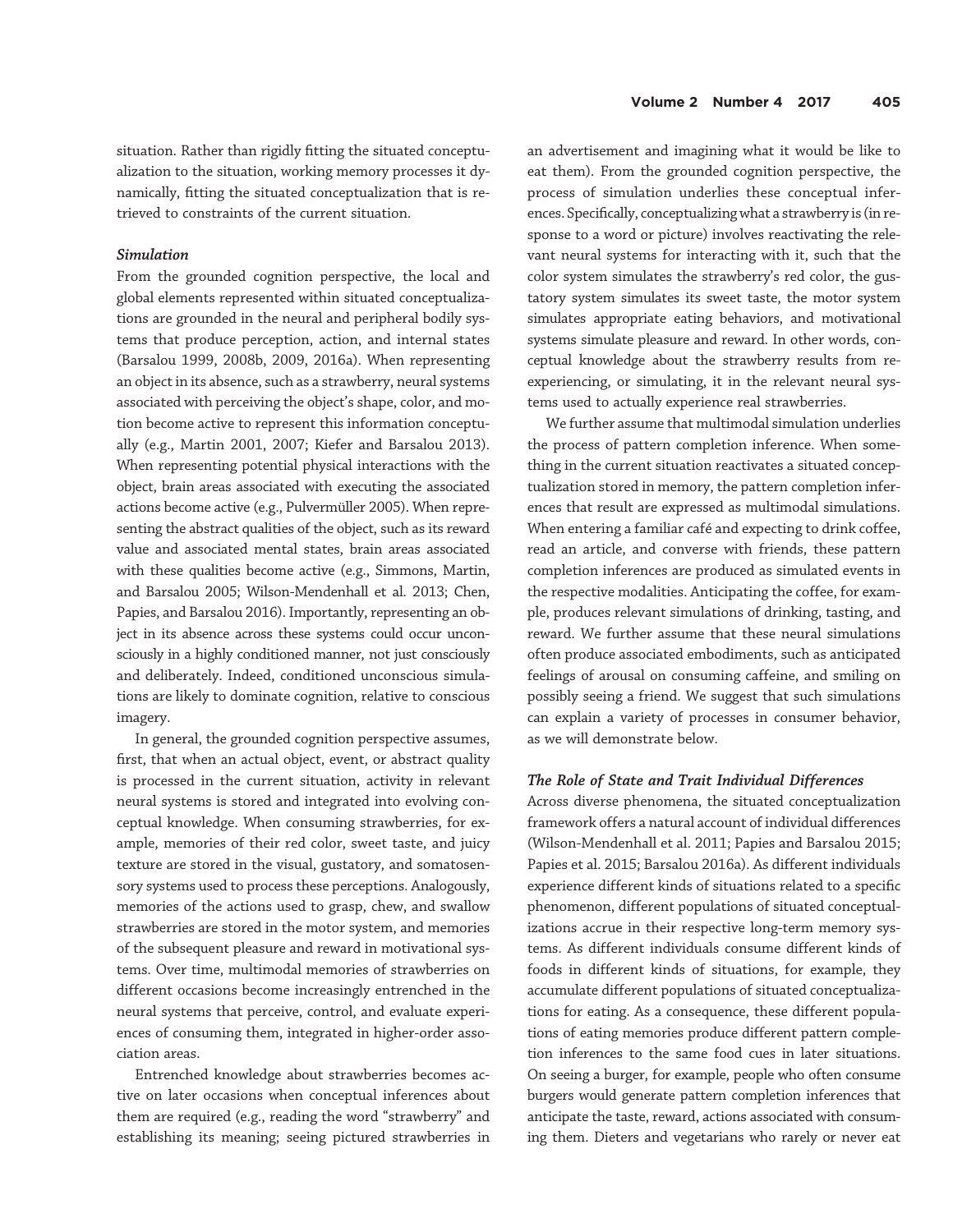burgers, however, would activate different pattern completion inferences, including the inhibition of taste and reward simulations, perhaps accompanied with the activation of longterm weight loss, sustainability, and healthy eating goals, thus leading to different behavioral outcomes.

Thus, the situated conceptualization perspective offers a natural account of how individual differences in states and traits affect motivation and behavior (Papies and Barsalou 2015; Papies et al. 2015). As we shall see later, individual differences in motivation play potentially important roles in how simulations affect consumer processing. In general, both can be viewed as reflecting pattern completion inferences that originate in situational experience. From this perspective, an individual's current state reflects the pattern completion inferences currently active across perceptual, cognitive, affective, and bodily systems. If, for example, an individual is motivated to consume coffee, this motivational state is likely to reflect pattern completion inferences that have resulted from situated conceptualizations active in the current situation.

Whereas a person's current state reflects the aggregate set of pattern completion inferences active in the current situation, a person's traits reflect populations of situated conceptualizations in long-term memory. If, for example, a person frequently practices restrained eating (dieting), then many situated conceptualizations associated with restraint reside in memory waiting to become active (e.g., Papies 2016a). As a consequence, future situations are likely to activate these memories, such that they restrain eating via multimodal pattern completion inferences. In this way, the population of situated conceptualizations associated with restraint function as a trait in the brain and body. Alongside other factors, such as genetics, a wide variety of cognitive, affective, motivational, and behavioral traits can be viewed as reflecting a person's idiosyncratic populations of situated conceptualizations in memory (cf. Mischel 1968; Epstein 1979).

# APPLYING THE GROUNDED COGNITION THEORY OF DESIRE TO CONSUMER BEHAVIOR

We suggest that the grounded cognition theory of motivated behavior can explain previous findings in consumer behavior within one comprehensive framework. To illustrate this, we next discuss behavioral, physiological, and neuroimaging research on motivational processes in consumer behavior. Specifically, we will focus on the role of simulations in motivating behavior, and in modulating the effect of external cues on behavior.

First, we review research findings showing that cues of appetitive stimuli can trigger consumption simulations which in turn are associated with the motivation to consume and can affect consumer behavior. We propose that simulations that result from learned situated conceptualizations may underlie the findings showing that external or internal cues can trigger desire and motivated behavior even in the absence of physiological need. Next, we discuss how these effects are moderated by individual and situational differences, such as hunger or dieting motivation, or contextual features. Finally, we turn to findings showing how external, product-extrinsic cues can modulate simulations in response to appetitive stimuli and therefore affect motivation and behavior through, for example, labels on food products or sensory marketing techniques. Across these sections, our literature review mainly serves to illustrate how this theoretical framework can explain a variety of existing findings, and is by no means designed to be exhaustive.

### The Role of Consumption Simulations in Desire

In the domains of food and drink, appetitive cues have been shown to trigger approach responses, motor impulses, salivation, increased visual attention, and positive affect (Veling, Aarts, and Papies 2011; Brunyé et al. 2013; Van Dillen, Papies, and Hofmann 2013; Keesman et al. 2016). These responses likely result from spontaneous simulations of consuming and enjoying the cued products. Focusing first on behavioral and then on neuroimaging studies, we will now review findings on simulations triggered by appetitive cues in more detail, and we will discuss how they can help to understand the powerful motivational effects of appetitive cues on behavior.

Behavioral and Physiological Research. A variety of findings suggest that appetitive cues trigger consumption simulations, and that these may contribute to the desire to consume. Behavioral studies show that when presented with images of food items, for example, people spontaneously simulate picking them up and consuming them in their habitual way given the constraints of the situation, and that this contributes to their motivation to consume them (Elder and Krishna 2012 Eelen, Dewitte, and Warlop 2013). Similarly, when choosing between consumer products, people tend to prefer those that are easier to interact with (e.g., tools with the handle oriented rightward if right-handed), a phenomenon referred to as the motor fluency effect (Ping, Dhillon, and Beilock 2009). These findings extend previous work that showed that people spontaneously simulate in-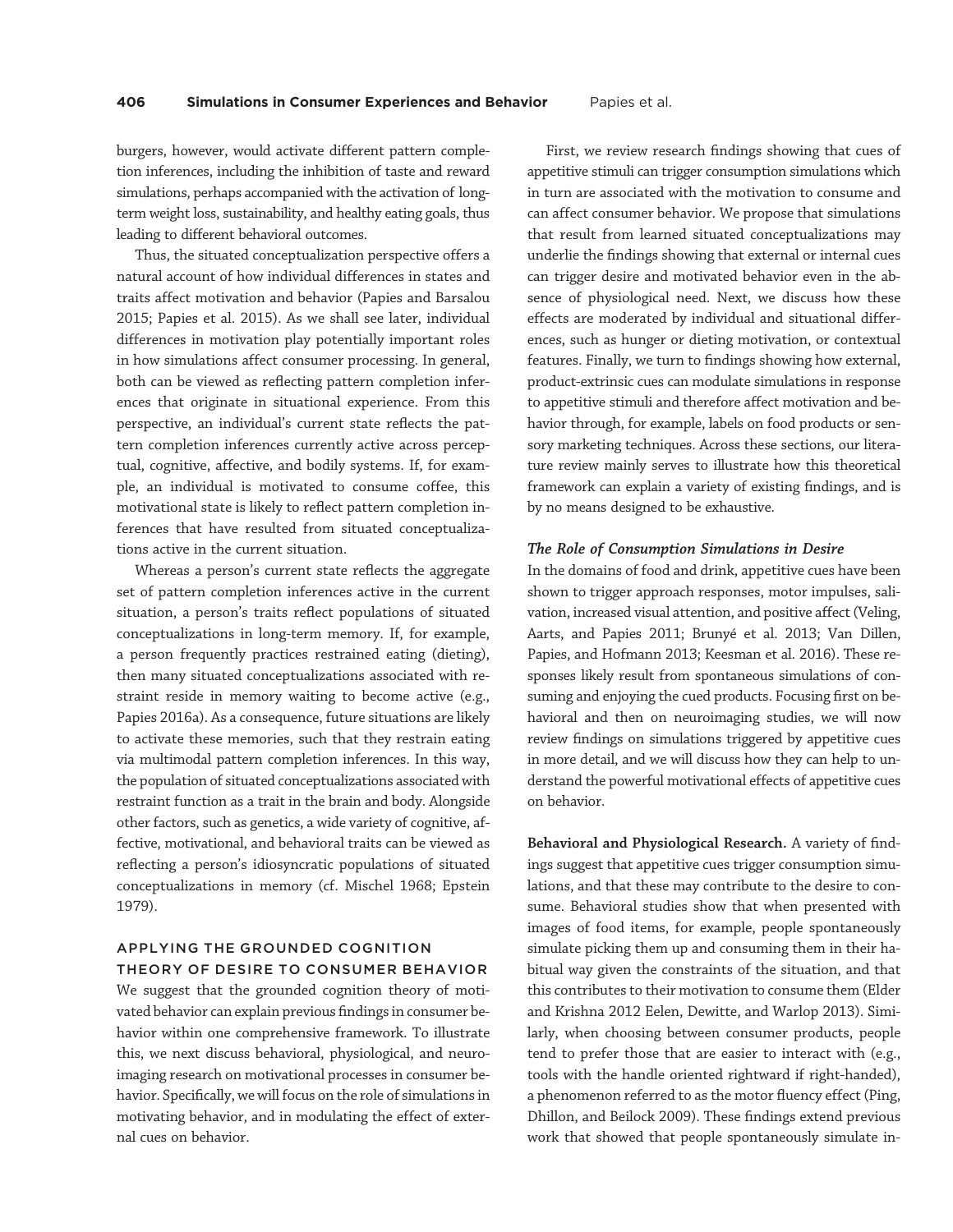teracting with objects they are presented with in their habitual way, for example picking up a teapot with one's dominant hand (Tucker and Ellis 1998).

A related series of behavioral studies shows that these simulations not only include motor actions but also sensory experiences, rich contextual information, and reward information. When categorizing food words, for example, people spontaneously use so-called script categories that describe how you interact with the food, such as "dinner foods" or "foods you eat with a spoon" (Ross and Murphy 1999; Blake et al. 2007). Similarly, when asked to list the features that are typically true of a number of food or drink items (Papies 2013; Keesman et al. 2017), participants not only list sensory features of the products themselves ("salty," "crunchy," "cold") but also detailed information about the situations in which they are typically consumed ("TV," "with beer," "Friday night") and hedonic words describing the pleasure of consumption ("tasty," "delicious," "satisfying"). In addition, these situated reward simulations have been found to correlate with desire for the presented foods or alcoholic drinks (Papies 2013; Keesman et al. 2017). Conversely, focusing participants on the attractiveness of food items by instructing them to list those features that would motivate them to eat the foods increased the number of features associated with situated consumption and reward simulations (Lindner et al. 2017). These findings suggest that aspects of the context play an important role in the motivation to consume food or drinks, and that simulating them in response to appetitive cues affects motivational processes.

A series of experiments on the role of mental simulation in the desire for consumer products further supports a causal role for simulations in the motivation to consume (Elder and Krishna 2012). When, for example, product images facilitated the simulation of eating the product, with the spoon in a bowl of yoghurt facing the participant's dominant hand, participants reported more spontaneous eating simulations and higher purchase intentions for desirable products. As we address below, such simulations may be especially likely if they are motivationally and contextually relevant, for example when the perceiver is evaluating a potentially attractive food (see also Eelen et al. 2013; Pecher and van Dantzig 2016). Importantly, and demonstrating that simulations play a crucial, causal role in motivation, these effects are eliminated when participants press a clamp in their dominant hand, which interferes with the motor simulation triggered by a product image (Elder and Krishna 2012). Similarly, preventing the simulation of holding or interacting with a food or drink by occupying one's dominant hand has been shown

to reduce the perceived attractiveness of the objects (Shen and Sengupta 2012; for a review of similar findings in other domains, see Ping et al. 2009). Conversely, when simulating a previous rewarding interaction with an object is facilitated by one's own motor behavior (e.g., selecting a food object by touching it on a touch screen rather than by clicking on it with a mouse), or by holding an object that facilitates interacting with the object (e.g., holding a fork to eat noodles presented on a picture), desire for an attractive food is enhanced (Shen and Sengupta 2012; Shen, Zhang, and Krishna 2016). Again, these findings show that simulations based on one's previous experiences, using the same bodily systems used in the behavior initially, shape motivational processes.

Additional evidence for the role of embodied consumption simulations in motivation comes from recent work on salivation in response to food cues. Previous research has shown that being exposed to food items can trigger spontaneous salivation in participants, especially if the food is highly liked (e.g., Rogers and Hill 1989). While these findings have typically been understood as simple conditioning effects, it has been suggested that salivation is especially likely to occur if participants expect to be later eating the food, making preparatory physiological responses particularly relevant (Spence 2011). In addition, salivation effects have been found to be moderated by individual differences in mental imagery abilities and eating motivation (White 1978; Nederkoorn and Jansen 2002). This suggests that the anticipatory simulation of consuming the food, especially if it is attractive, may play a role in salivation responses. In a recent set of experiments (Keesman et al. 2016), this hypothesis was tested directly by exposing participants to a neutral, an attractive, or a sour food and either asking them to merely look at the food or to imagine eating it. Subsequently, salivation, self-reported spontaneous eating simulations, and desire to eat the food were assessed. Participants indicated that they simulated eating the attractive food more than the neutral food, even in the absence of explicit simulation instructions. Salivation was increased by the instruction to simulate eating the food, especially if the food was attractive. In addition, salivation was associated with desire to eat but only for the attractive food. These findings suggest that attractive food spontaneously triggers embodied simulations of eating it resulting from pattern completion inferences on situated conceptualizations, which support goaldirected behavior.

Similar findings have been reported in the domain of alcohol. Here, research has shown that alcohol cues, as well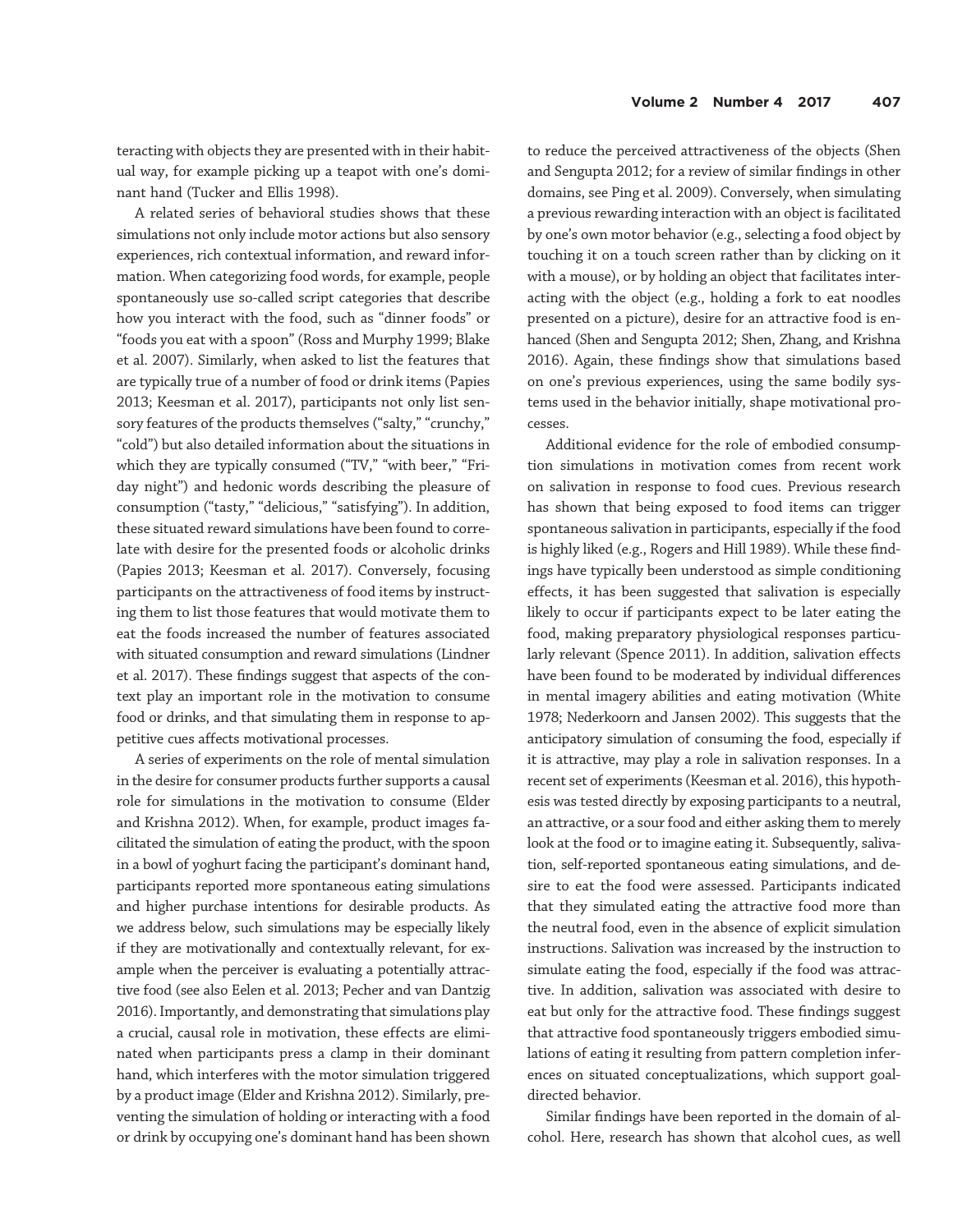as situational cues associated with drinking, trigger alcoholrelated thoughts, approach impulses, and the desire to drink (for reviews, see Wiers and Stacy 2006; Field, Schoenmakers, and Wiers 2008). Such effects are especially pronounced in habitual drinkers, as Sheeran and colleagues have shown (2005). We suggest that alcohol-related cues activate situated conceptualizations of drinking experiences, which trigger simulations and desire as pattern completion inferences.

Further research indeed suggests that alcohol cues activate simulations of consuming alcohol, or in other words, (partial) reenactments of previous drinking experiences. Priming social drinkers with alcohol-related words, for example, has been shown to induce cognitive effects that resemble being intoxicated, such as performing worse on cognitive tasks (Fillmore, Carscadden, and Vogel-Sprott 1998), aggressive thoughts (Bartholow and Heinz 2006), and judging women as more attractive (Friedman et al. 2005). Similarly, exposure to drug cues, including alcohol cues, can trigger physiological responses similar to actual consumption (see Carter and Tiffany 1999, for a meta-analysis). Finally, consuming an alcohol placebo drink (i.e., a drink that is falsely presented as containing alcohol) leads to similar bodily changes as actually drinking, including impaired motor performance and increased sexual arousal in men (Wilson and Lawson 1976; Vuchinich and Sobell 1978; McKay and Schare 1999). These findings suggest that alcohol cues trigger consumption and reward simulations as pattern completion inferences on situated conceptualizations, established during observed or experienced previous drinking episodes, which manifest on both a behavioral and a physiological level.

Neuroimaging Evidence. Neuroimaging studies provide further evidence for consumption and reward simulations in response to food and drink cues. Specifically, this evidence demonstrates that similar neural systems are involved in processing such cues as during actual consumption behavior, which directly illustrates the activation of simulations, or reenactments of previous states on the neural level. Again, we suggest that such simulations result from pattern completion inferences on situated conceptualizations that have been established during previous consumer experiences. Although this hypothesis has mostly been tested with regard to appetitive consumer behaviors, we suggest that it can potentially increase our understanding of relatively automatic neural responses in other domains of consumer behavior as well.

Numerous experiments have shown that presenting either images or words of attractive foods activates areas in the brain that are involved in gustatory and reward processing, such as the insula, frontal operculum, orbitofrontal cortex, and ventral striatum (Simmons et al. 2005; van der Laan et al. 2011; Barros-Loscertales et al. 2012). Similarly, neuroimaging studies in the domain of alcohol have shown activations in reward areas in response to alcohol cues in problem drinkers (Myrick et al. 2004; Schacht et al. 2011). Some studies show similar effects in response to food or sugary drinks cues compared with nonfood control objects (e.g., Beaver et al. 2006; Burger and Stice 2014), while other work shows that the activations in gustatory and reward areas are stronger for attractive, high-calorie food compared to neutral, low-calorie food (e.g., Goldstone et al. 2009). In addition, studies including special populations of individuals who try to regulate their food intake, such as chronic dieters or individuals with anorexia nervosa, show that food cues also lead to activations in regions typically involved in conflict monitoring, exerting cognitive control, and representing body image (e.g., Coletta et al. 2009; Sanders et al. 2015).

Synthesizing this area of research, we recently suggested that food cues activate a core eating network (Chen et al. 2016), which consists of both a ventral reward pathway, including among others the insula, orbitofrontal cortex, and ventral striatum, and a dorsal control pathway, including among others the parietal cortex, dorsolateral prefrontal cortex, and the dorsal striatum. These pathways are involved in actual eating (Kaye, Fudge, and Paulus 2009), as well as in processing food cues, such as words or images of food. The differential activation of both pathways in response to a food cue depends on features of both the stimulus and of the perceiver, such as the food's attractiveness and the individual's state of hunger or dieting motivation. Our review shows, for example, that the reward pathway is more likely to be activated in response to highcalorie food cues and in hungry perceivers (see also van der Laan et al. 2011), and that the control pathway is more likely to be activated in individuals who try to restrict their intake. This suggests that when encountering a food cue, a simulation of eating (or not eating) the food becomes active as pattern completion inferences on situated conceptualizations and predicts the food's taste and reward value, given the perceiver's current state and eating motivation. In other words, food cues trigger a reenactment of an individual's response to food cues in a similar previous situation that is modulated by chronic and current eating goals. These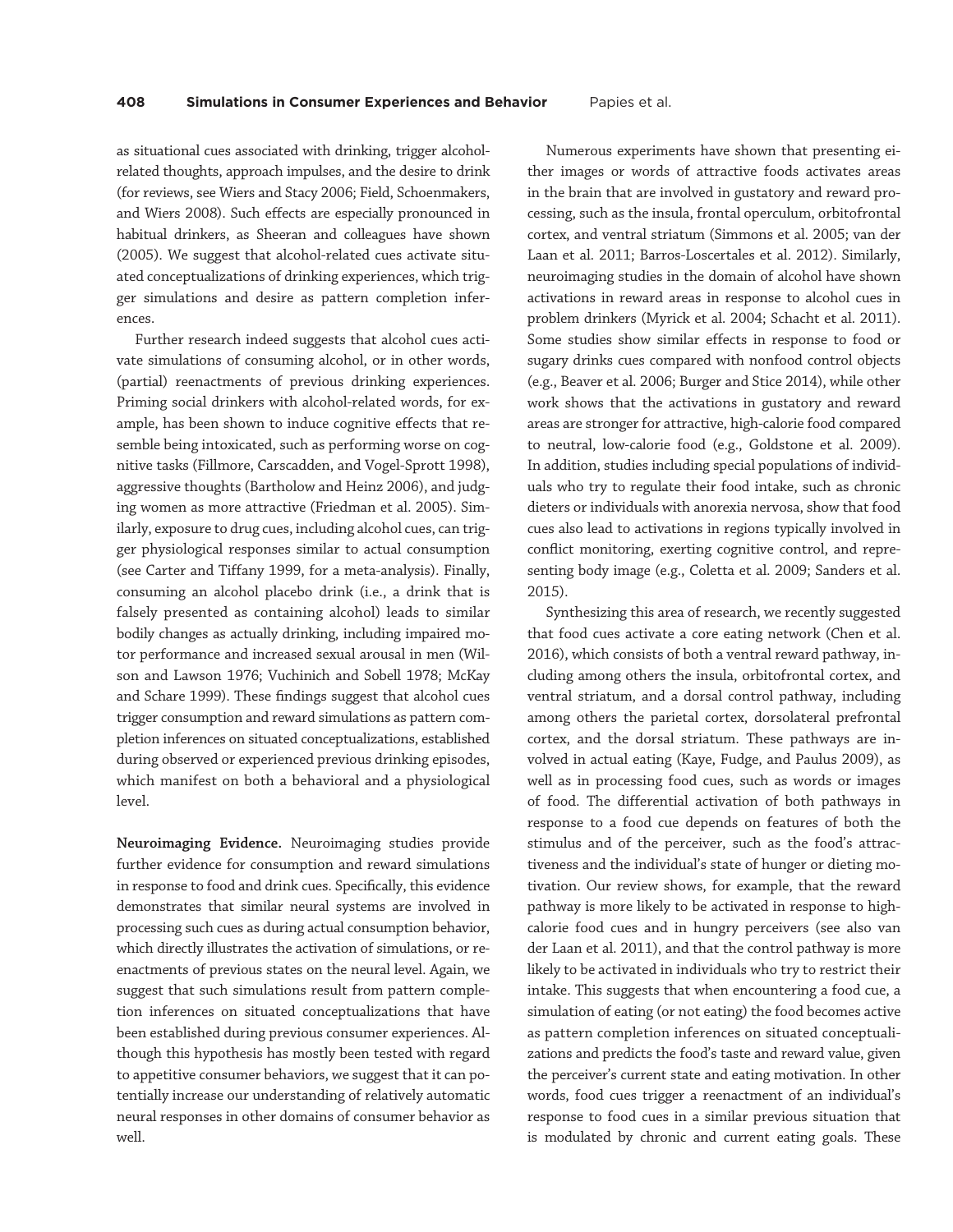simulations prepare for effective, goal-directed action, for example, grabbing the food in order to eat and enjoy it or rejecting it in order to protect one's body weight.

Further studies indeed show that these neural responses to food cues predict consumption behavior and long-term outcomes associated with consumption. Activations in part of the reward pathway in response to food pictures, for example, have been shown to correlate with desire for food (Wang et al. 2004), predict snack intake after the fMRI session independent of hunger (Lawrence et al. 2012), and predict giving in to daily-life temptations to eat (Lopez et al. 2014). Similarly, reward activations in response to food cues can prospectively predict body weight increases over several months, as well as lower success rates during weight loss treatment for obese individuals (Yokum, Ng, and Stice 2011; Demos, Heatherton, and Kelley 2012; Murdaugh et al. 2012; Stice, Burger, and Yokum 2015). These findings confirm that the consumption and reward simulations triggered by appetitive stimuli may have motivational potential and affect consumption behavior.

In sum, the research using behavioral, physiological, and neuroimaging measures that we have reviewed so far provides evidence that people spontaneously simulate consumption and reward when exposed to appetitive cues. Resulting from pattern completion inferences on situated conceptualizations established during previous instances of motivated behavior, these simulations contribute to the experience of desire as well as to conscious and nonconscious motivational processes in the pursuit of goals.

#### The Role of Individual and Situational Differences

The consumption and reward simulations in response to appetitive cues described above can explain why external cues can lead to motivated consumption behavior even in the absence of physiological needs. Research shows, for example, that food cues can trigger desire and lead to overeating even in the absence of hunger (Lowe and Butryn 2007). Similarly, smoking cues can trigger nicotine cravings in smokers trying to quit even when they are using nicotine replacements (Tiffany, Cox, and Elash 2000). The grounded cognition theory of desire and motivated behavior suggests that physiological states are an important feature of the situated conceptualizations stored during consumption episodes. As a result, physiological needs, and motivational states more generally, modulate the simulations that are triggered by appetitive cues as a result of pattern completion inferences and thus modulate the effects of appetitive cues on consumer experiences and behavior. To illustrate this, we review research findings on the effects of individual differences in motivation on consumption and reward simulations and their impact on motivated processes and discuss similar effects of situational differences.

Effects of Individual Differences in Motivation. Much research demonstrates that trait and state individual differences in motivation affect consumer experiences and behavior. We suggest that these effects can be understood through differences in consumption and reward simulations that result from pattern completion inferences on situated conceptualizations established in earlier, similar situations. Being hungry, for example, has been shown to enhance perceived attractiveness, desire, and spontaneous approach motivation toward high-calorie food in particular (e.g., Seibt, Häfner, and Deutsch 2007; Papies et al. 2015). We suggest that this may be the case because during earlier eating episodes in similar states of hunger, situated conceptualizations of highly rewarding experiences were encoded that are then simulated as pattern completion inferences in response to encountering high-calorie food cues in hungry states (see Papies et al. 2015). Indeed, neuroimaging studies show that eating when food-deprived is associated with stronger activations in parts of the reward pathway of the core eating network (Uher et al. 2006; Stice, Burger, and Yokum 2013). Furthermore, being hungry during the exposure to food cues enhances responses in taste and reward areas (Siep et al. 2009; van der Laan et al. 2011). Administering a high dose of ghrelin—and therefore experimentally inducing a physiological state of hunger—has been shown to increase activations in taste and reward areas in the brain in response to food pictures (Malik et al. 2008). These findings suggest that a stronger reward response is encoded in a consumer's situated conceptualizations of eating when hungry, and that this stronger reward response is later simulated when a food cue is encountered in a hungry state. Consistent with this idea, administering ghrelin also enhances appetite and leads participants to vividly imagine eating a preferred meal, suggesting again that cues of hunger stimulate eating and reward simulations (Schmid et al. 2005).

Just like the motivation to eat has been shown to enhance eating and reward simulations, the motivation to restrict one's food intake has been found to be associated with a dampening of these responses. In a property generation task assessing participants self-reported representations of food concepts, dietary restraint has been found to correlate with slightly reduced eating and reward simulations in response to food words (Papies 2013). Across studies, chronic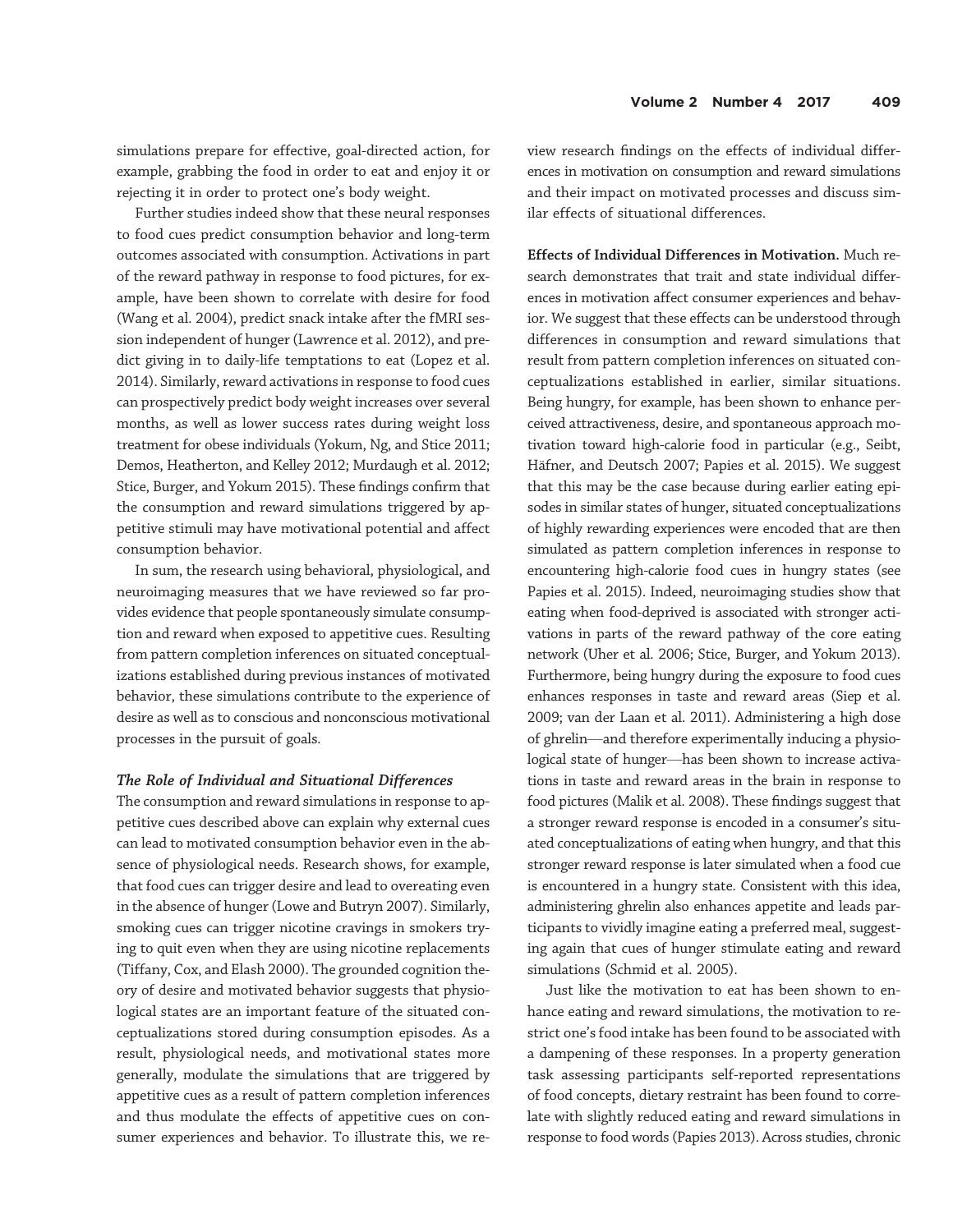dieters have been found to experience difficulties in consistently maintaining eating restraint, which may be reflected in this group showing both stronger reward and stronger control responses to food cues (Chen et al. 2016). Using subtle primes to remind dieters of their long-term dieting motivation, however, helps them make healthier food choices and restrain their intake of high-calorie food (for a review, see Papies 2016b). In line with this, focusing individuals on health-related aspects of food increases activity in control regions of the brain (Hare, Malmaud, and Rangel 2011; Hollmann et al. 2012; Yokum and Stice 2013). Again, we suggest that such priming and mind-set manipulations activate situated conceptualizations of successfully restraining one's intake in the pursuit of long-term goals, which may help to override the effects of eating and reward simulations and facilitate healthy behavior (Papies 2016b). Indeed, individuals high in trait self-control have been found to experience lower levels of desire in potentially tempting situations (Hofmann et al. 2012; Haynes, Kemps, and Moffitt 2016a), potentially because their long-term goals help them activate memories of overriding consumption and reward simulations, which then control current behavior. Conversely, individuals with a higher body mass index, and thus most likely a history of overeating, show enhanced reward responses to cues of attractive foods (see Chen et al. 2016), and individuals with alcohol dependency show stronger neural reward responses to alcohol cues (Tapert et al. 2004). These findings suggest that consumers' motivational states with regard to appetitive stimuli modulate the consumption and reward simulations that these stimuli trigger, which in turn affect consumption behavior.

Effects of Situations. Similar to individual differences in motivation, we suggest that situational factors also modulate the simulations triggered by appetitive cues and thus modulate the effects of appetitive cues on consumer experiences and behavior. As reviewed above, situations feature prominently in consumers' representations of appetitive products, such that consumption situations are listed as typical features of food and drink items, and consumer products are organized in memory around eating situations (e.g., Blake et al. 2007; Papies 2013; Keesman et al. 2017). Consistent with this, we suggest that situational cues play an important role in retrieving situated conceptualizations of consumption experiences, which in turn determine the consumption and reward simulations that appetitive cues activate.

Demonstrating the effects of situational cues, recent research has shown that attractive, unhealthy snack foods are more strongly associated with positive affect when this is examined in the afternoon compared to the morning (Haynes, Kemps, and Moffitt 2016b). Possibly, this happens because such foods are more likely to be consumed and enjoyed at that time of day, affecting the situated conceptualizations that are established during consumption and later reactivated. In a similar way, cuing a restaurant or a hospital environment can make food seem more or less attractive in relatively automatic ways (Roefs et al. 2006), again suggesting that situational cues modulate the consumption and reward simulations triggered by food cues. In the domain of alcohol, research has suggested that situational cues can modulate the effect of alcohol cues on feeling and behaving as if intoxicated, such that alcohol placebo effects are stronger in bar labs or naturalistic settings than in standard laboratory settings (McKay and Schare 1999). These findings suggest that situational factors modulate the effects of product cues on motivational processes, which we suggest results from different simulations being triggered via the pattern completion process described earlier.

#### The Role of Product-Extrinsic Cues

In this final empirical section, we review research findings that illustrate how product-extrinsic cues can affect consumer experiences and behavior. Specifically, we suggest that product-extrinsic cues can affect which situated conceptualizations are mapped onto a current situation, and thus modulate the simulations that are triggered as pattern completion inferences on these situated conceptualizations. In this manner, food labels, packaging colors, and even utensils used for consumption can affect the expectancies consumers have about products, implemented as consumption simulations.

Effects of Labels. A variety of experiments show that linguistic labels affect expectations as well as neural and behavioral responses to food and drink products. One important set of studies demonstrating this phenomenon presented smoked salmon ice cream to consumers that was labeled as either a "frozen savory mousse," "ice cream," or "food 386." When the food was labeled as ice cream, participants expected a sweet and fruity flavor and liked the food much less than if they expected a savory mousse or an unknown, novel food (Yeomans et al. 2008). Studies on the use of health labels have shown that labels indicating a lowered salt or fat content of a product can affect expectations of sensory qualities and reduce expected and actual liking (e.g., Kahkonen and Tuorila 1998; Liem et al. 2012). Linguistic labels have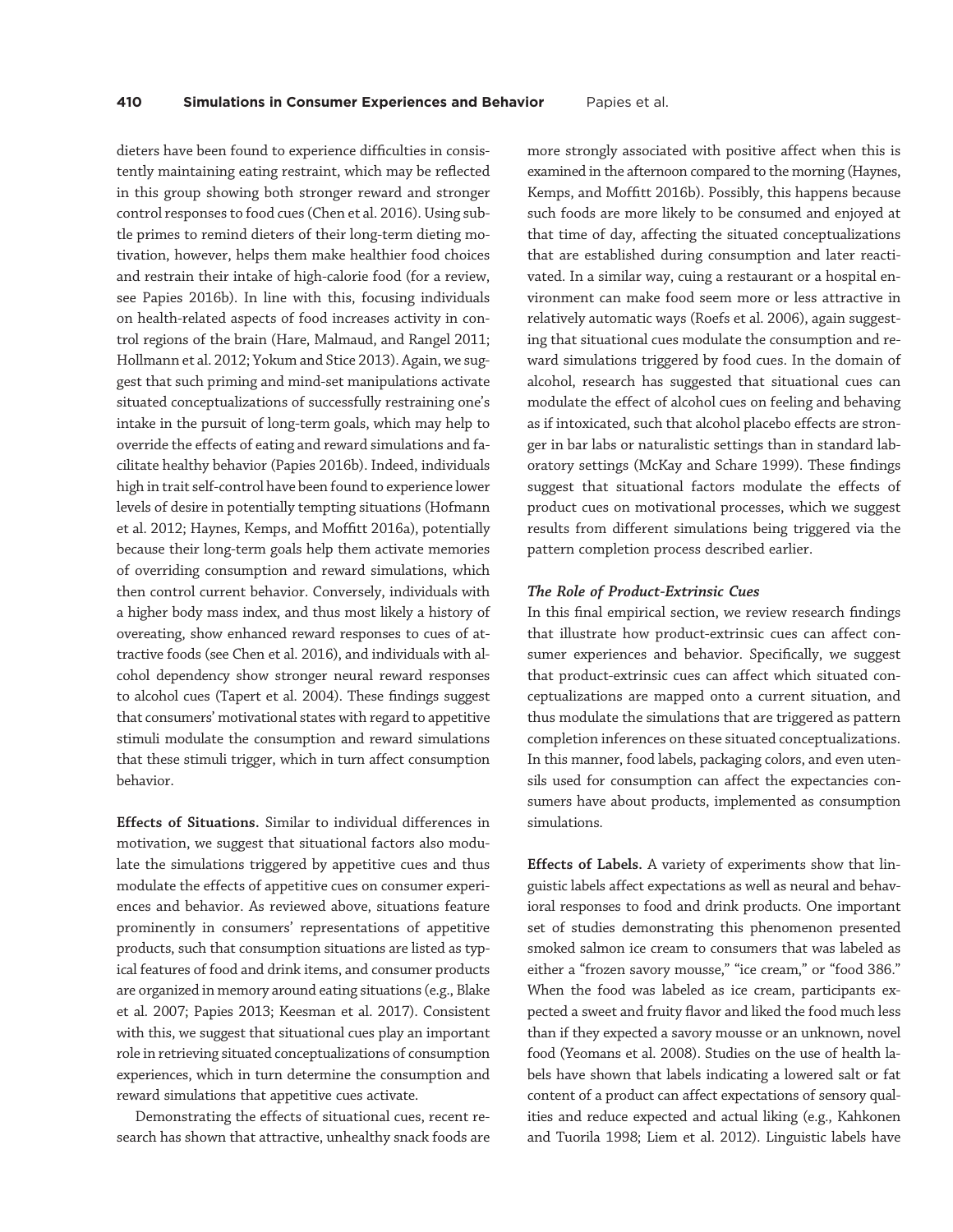also been found to affect physiological responses to consumption. It has been shown, for example, that when participants anticipated the consumption of a milkshake that was labeled as "indulgent" and therefore perceived as high in calories, this triggered a stronger anticipatory rise in the gut peptide ghrelin compared with when the identical milkshake is labeled "sensible," reflecting increased appetite and readiness to eat (Crum et al. 2011). After consumption of the "indulgent" milkshake, ghrelin levels declined more sharply compared to the "sensible" milkshake. Thus, although the actual product consumed was the same, simulations of ingesting a high-calorie milkshake based on the label affected participants' automatic physiological responses to the food.

These findings are in line with alcohol placebo studies (see above), which have shown that labeling a nonalcoholic drink as alcoholic can lead to a variety of physiological and behavioral effects of consumption that are similar to actually consuming alcohol. Again, this suggests that linguistic labels can trigger simulations based on previously learned situated conceptualizations, which then affect what consumers expect and experience upon consumption.

Neuroimaging studies further support our hypothesis that these effects are driven by actual simulations, or reenactments in the relevant brain areas. In one experiment, tasting a food that was labeled as "rich and delicious" in the fMRI scanner led to increased activation in reward areas of the brain as well as to higher liking, compared to tasting the same food with the label "boiled vegetable water" (Grabenhorst, Rolls, and Bilderbeck 2008). Extending these findings, a later study showed that tasting an orange juice that was labeled as "extra sweet" compared to "less sweet" changed activations in primary taste areas in the brain as well as sweetness ratings (Woods et al. 2011). Similarly, tasting the same wine with a label suggesting a higher price compared to a lower one increased activations in reward areas, as well as liking of the wine when consuming it (Plassmann et al. 2008). We suggest that linguistic labels activate specific simulations in sensory and reward regions in the brain, partially reenacting previous experiences in response to similar cues, which are then superimposed on the actual taste perception and thus affect consumer experience (cf. Hansen et al. 2006). Such a mechanism has important implications for the marketing of healthy consumer products, which we will briefly address in the Discussion.

Effects of Multimodal Cues. Research in sensory marketing shows that cues presented in other modalities, for example, haptic, olfactory, or auditory cues, can affect expectations and experiences in a similar way and most likely through similar mechanisms as linguistic labels, as they modulate the simulations that are activated in response to appetitive cues.

Research on the "direct touch effect," for example, has shown that choosing a food product through a touch screen leads to more affect-driven, pleasure-oriented choices compared to clicking on it with a computer mouse (Shen et al. 2016). We suggest that reenacting a previously performed motor behavior may make it easier to simulate a previous rewarding interaction with the object, which makes its reward value more salient and increases desire. In line with this, tasting a food with the cutlery that has been used previously enhances a central taste dimension of the food (i.e., making cheese taste saltier; Harrar and Spence 2013). Similar findings emerge from research on olfactory imagery, which shows that adding imagery of the smell to an imagined or actual picture of a food can enhance desire and consumption (Krishna, Morrin, and Sayin 2014). Furthermore, appealing to more senses in advertising increases perceived taste when consuming the advertised product (Elder and Krishna 2010). Again, we suggest that providing more cues that map onto a previous rewarding experience help to more strongly simulate consumption and reward, which affects consumer expectations and experiences.

Other research provides evidence that effects of external cues indeed depend on an individual's learning experience. In one experiment, consumers were offered potato chips in one of two packaging designs (i.e., in a light blue vs. green package). Depending on which brand participants habitually consumed and the color scheme that this brand uses for packaging chips (light blue  $=$  cheese and onion, green  $=$  salt and vinegar, or vice versa), participants perceived the flavor of the chips to be the flavor that is associated with that color (Piqueras-Fiszman and Spence 2011). Together, these findings suggest that extrinsic cues can modulate the simulations triggered by consumer products, by affecting the specific situated conceptualization that become active for interpreting a consumption situation.

### **DISCUSSION**

In this article, we have used the construct of simulation within the grounded cognition theory of desire and motivated behavior to interpret a variety of phenomena in consumer behavior. We argued that consumers continuously establish and update situated conceptualizations of consumption experiences in memory. Specifically, situated conceptualizations include information about diverse qualities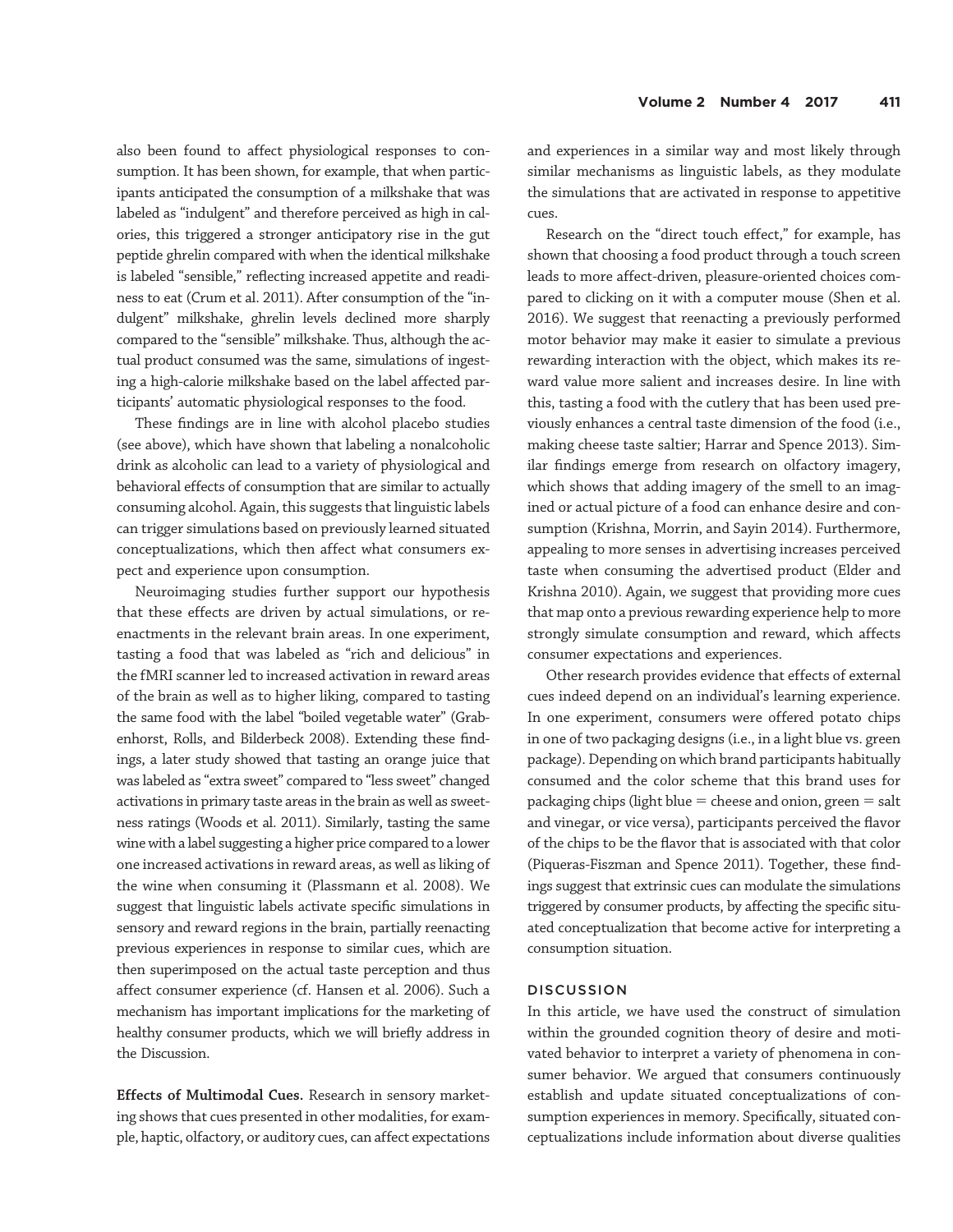of consumer experience, including sensory input, affect experienced, actions performed, goals pursued, and various aspects of the consumption context such as objects and people present. Encountering appetitive stimuli on subsequent occasions reactivates the best-matching situated conceptualization in memory, and nonpresent aspects of this representation are then simulated as pattern completion inferences. These simulations can motivate behavior, and they can be modulated by state and trait individual differences, by the consumption context, and by product-extrinsic cues. The research we have reviewed supports this theoretical framework with findings from behavioral, physiological, and neuroimaging experiments.

We suggest that our theory has a number of potentially useful applications for consumer behavior, particularly in domains of appetitive behavior. At the same time, however, a number of important issues for further research emerge from applying this theoretical framework to consumer research.

#### Implications for Influencing Consumer Behavior

We suggest that attempts to influence consumer behavior will benefit from systematic attempts to activate "beneficial" consumption and reward simulations in critical situations. First of all, behavior can be influenced by removing specific situational cues, and thus reducing the likelihood that consumption and reward simulations for unhealthy or unsustainable behaviors are activated (for a review, see Best and Papies 2018). This could mean, for example, removing brand logos and images from cigarette packaging, moving tempting foods from kitchen counters to kitchen cupboards or placing meat dishes in the middle of the menu where they are less likely to be ordered.

Second, attempts to influence consumer behavior could focus on developing product cues or situational cues that stimulate reward simulations for healthy, prosocial, or sustainable options. Such an approach could be implemented, for example, by providing social rewards for eating fruits and vegetables as in the "Food Dudes" program for children (Horne et al. 2008), by cueing rewards from cooperative behavior through posters that activate social norms (Ernest-Jones, Nettle, and Bateson 2011), or increasing the salience of immediate rewards that can be associated with an activity that is typically construed mostly in terms of delayed rewards, such as exercising (Woolley and Fishbach 2016). Importantly, product cues should not emphasize the healthful qualities of a product per se (e.g., "reduced salt") if these are not highly rewarding, since research has shown that this may negatively affect the consumption simulations typically assessed as expectancies—triggered by a product.

In a related but slightly different approach, behavior can be influenced by adding product or situational cues that enhance the salience of long-term rewards of healthy, prosocial, or sustainable options. This priming approach is especially likely to work if the consumer indeed values the rewards of the alternative behavior, for example, by being motivated to eat healthily to protect health or body weight, and if the consumer knows which means are available to pursue the alternative behavior (Papies 2016b, 2016a). Research has shown that goal priming can affect appetitive as well as other consumer behaviors (Papies 2016a), and we suggest that it may work through activating rewarding simulations of pursuing long-term rewards, based on previous experiences.

Finally, applying the grounded cognition theory of desire to consumer behavior suggests that behavior can be influenced by creating situated conceptualizations of engaging in healthy, prosocial, or sustainable behaviors that can be retrieved easily in response to environmental cues, and that lead to consumption and reward simulations that then motivate the desired behaviors. As this approach aims to lay down novel situated conceptualizations in response to external cues in order to influence behavior, this can be seen as a type of training intervention (see Papies 2016b). In consumer behavior, this is most likely to take the form of advertising. How this can be done most effectively in order to create the most vivid and compelling simulations to influence behavior is an important issue for future research, as we also discuss below.

### Future Research

A number of important questions remain to be addressed before we fully understand the role of simulations in consumer experiences and behavior. Although many more questions have probably been triggered in the reader already, we would like to focus here on questions relating to two main issues, namely, the automaticity of the effects described here, particularly with regard to conscious awareness, and the novel theoretical contributions of our theory for understanding consumer behavior.

Automaticity and Conscious Awareness. One important issue to be addressed in future research is the question to which degree the effects of simulations described here are automatic, and the related question of when simulations become conscious and whether and how they are amenable to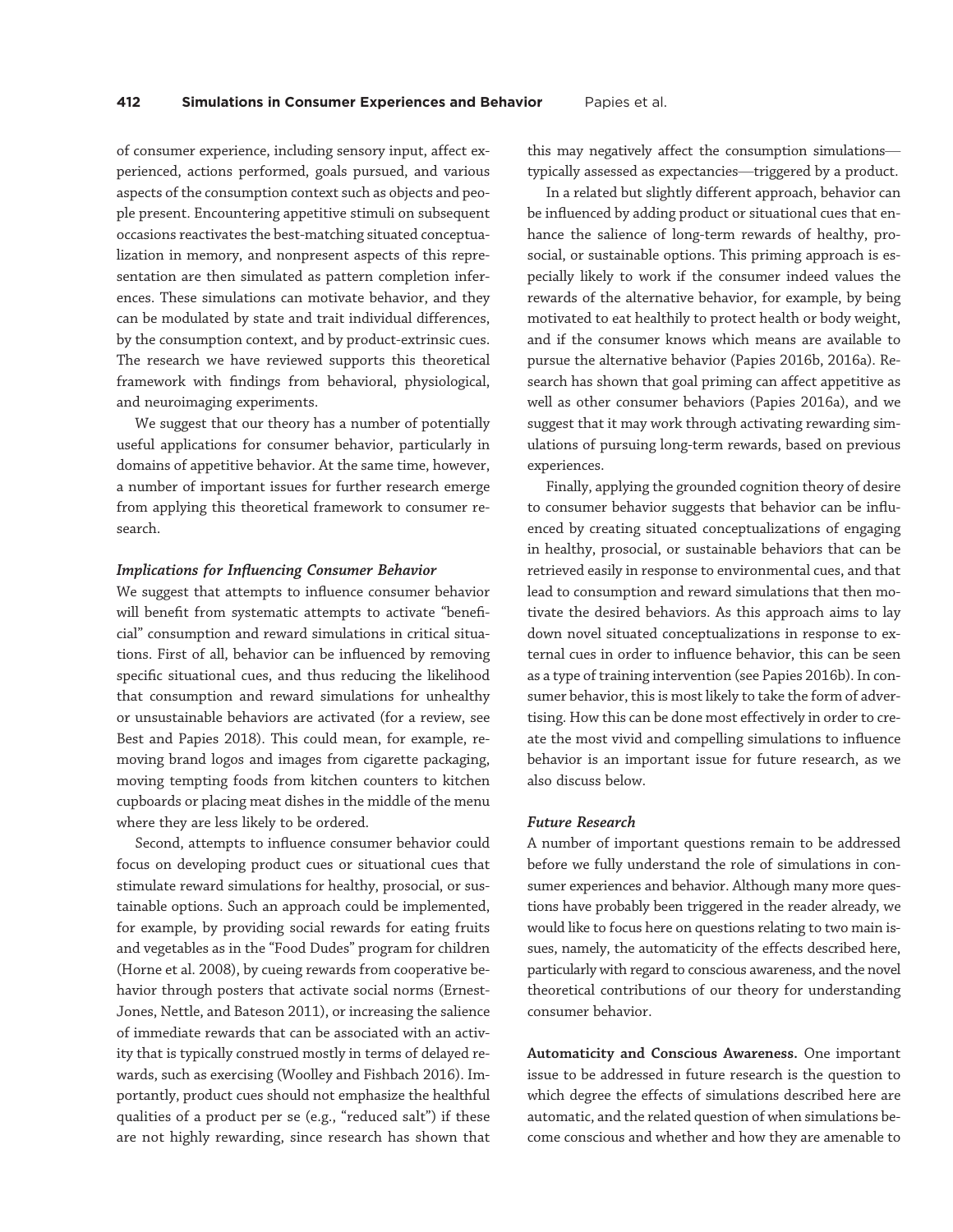conscious control. We suggest that in most cases, simulations that are triggered by external cues are a feature of relatively involuntary conceptual processing and therefore do not require intentions, conscious awareness, or a high amount of cognitive resources (see Barsalou 2008a). At the same time, research suggests that simulations are more likely to occur if they are task- or goal-relevant, and thus require some depth of processing (Santos et al. 2011; Lebois, Wilson-Mendenhall, and Barsalou 2015). In addition, research suggests that consumption and reward simulations may require some cognitive resources, as research has shown that the hedonic value of attractive foods is not fully activated if a perceiver is under high cognitive load (Van Dillen et al. 2013), possibly because rewarding eating simulations are then less likely to be activated. In a similar way, the effect of advertising slogans that refer to multiple senses has been found to be limited by cognitive load (Elder and Krishna 2010), again suggesting that sensory-based consumption simulations require cognitive resources. At the same time, other work has shown that eating simulations and the associated salivary response, particularly in response to high-calorie foods, were activated even without instructions to simulate eating the food (Keesman et al. 2016), suggesting that features of the stimulus that make the stimulus more action-relevant can also make consumption and reward simulations in response to the stimulus more likely. These findings suggest that it might be worthwhile to examine the conditions under which consumption and reward simulations occur for different types of stimuli and as a function of different states and traits of the perceiver.

The idea that simulations are more likely to occur if they are task- or goal-relevant may also help to predict under which circumstances product cues that trigger simulations can be expected to affect behavior. One recent series of experiments (Pecher and van Dantzig 2016), for example, did not replicate the findings that presenting consumer products oriented to facilitate motor simulations with the dominant hand increases the intention to purchase them (Elder and Krishna 2012). This might be due to the lack of specific task instructions in the replication studies, compared to the Elder and Krishna studies, where participants were instructed to evaluate and rate household or consumer products. An evaluation mind-set might induce deeper processing of the product images and thus induce action simulations, in line with the notion that such simulations are context-dependent and support goal-directed action in a given situation (see also Eelen et al. 2013). More generally, our theory suggests that consumer behavior phenomena involving simulations are more likely to occur, and thus to replicate, if the relevant

simulations have been stored as part of an individual's situated conceptualizations, and if they are reactivated in the later context, for example, because they are motivationally relevant to the individual, or task-relevant in the research context (see also Barsalou 2016b).

Related to the issues of automaticity and motivational relevance is the question of when consumption and reward simulations reach conscious awareness, and are experienced as cravings. In their elaborated intrusion theory of desire, Kavanagh, Andrade, and May (2005) suggested that initial intrusive thoughts, for example, about how rewarding it would be to have a sweet snack, can trigger conscious elaborations if they elicit a strong affective reaction or "a keen sense of deficit" (448). It is not quite clear, however, which factors would contribute to such a response, and there are likely strong individual and situational differences that affect whether a simulation reaches conscious awareness. In line with the discussion of automaticity above, we suggest that the action-relevance of a simulation, given features of the stimulus and the perceiver, might be one crucial factor to examine in future research, such that simulations with high action relevance are particularly likely to reach conscious awareness. As an example, consumption and reward simulations in response to an attractive, high-calorie food item are more likely to occur and more likely to reach consciousness when the perceiver is hungry and the expected reward is therefore especially strong, compared to the consumption and reward simulations triggered by a healthier food item.

The issue of conscious awareness also points to another important question, namely, the potential to consciously control one's consumption and reward simulations and their effects on behavior. In instances where conscious awareness is a necessary condition for exerting control, strong salient simulations might be most amenable to control, as they act as a cue to engage control processes, for example, by applying mindfulness-based strategies to deconstruct their compelling nature and high subjective realism (e.g., Papies, Barsalou, and Custers 2012; Jenkins and Tapper 2014; Lacaille et al. 2014; Papies et al. 2015). Indeed, recent findings suggest that such mindfulness strategies, which rely on the individual introspecting and observing their own consumption and reward simulations, are particularly effective if the presented stimuli are of particular motivational relevance, for example, due to the perceiver's chronic or current motivation (Papies et al. 2015). Future research could study more systematically how awareness of those simulations that would most benefit from regulation can be increased (see also Papies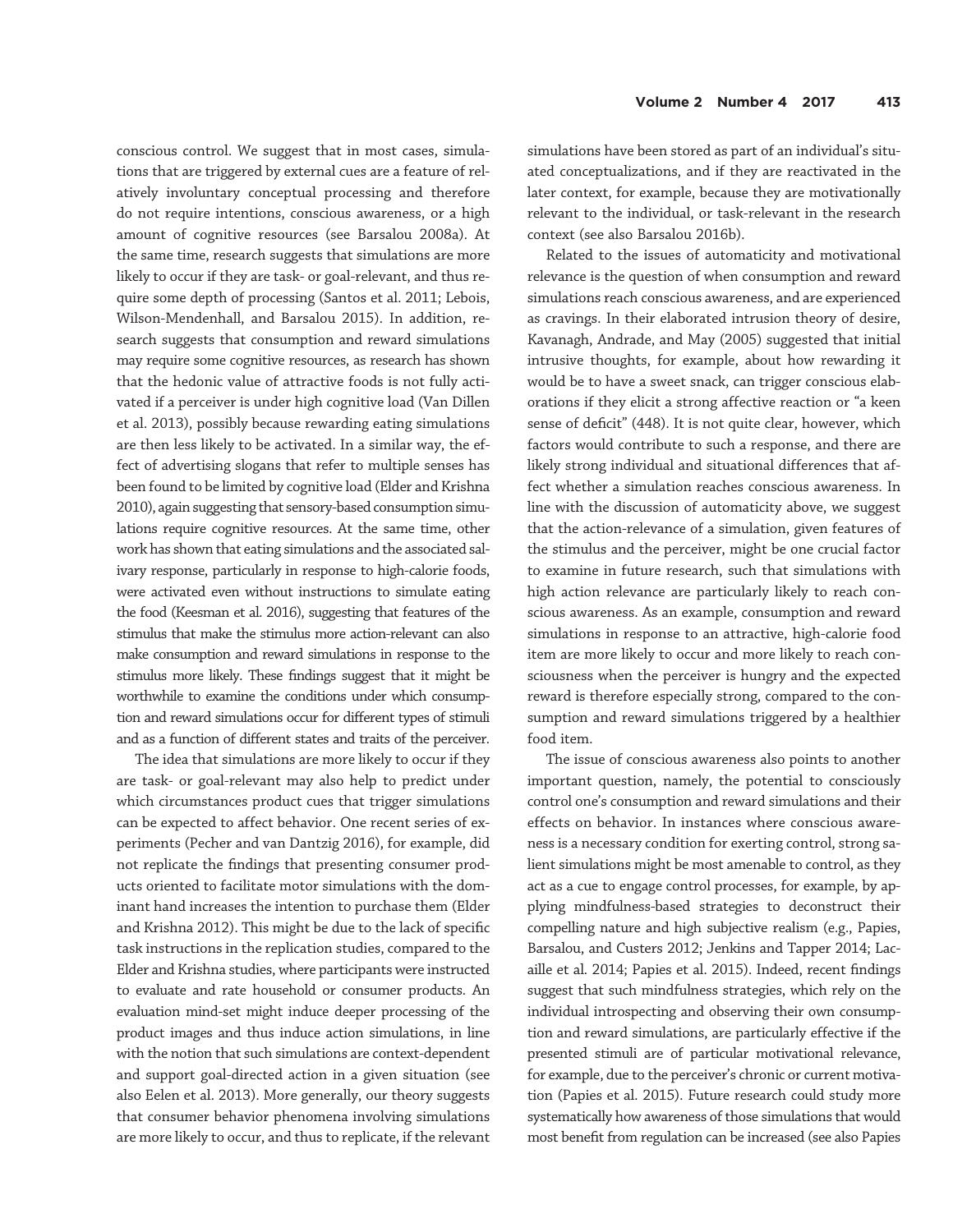[2017a] for a discussion of mindfulness in this context), and which strategies are most effective in different circumstances.

Novel Theoretical Contributions. While we argue that our grounded cognition approach should be seen to complement, rather than replace, existing theories of motivational processes in consumer behavior (e.g., dual-process theories, such as Hofmann, Strack, and Deutsch [2008]; theories of affective vs. cognitive processes, such as Shiv and Fedorikhin [1999]; theories of consumer habits, e.g., Wood and Neal [2009]), we do suggest that it makes certain unique contributions that could be enhanced further by future research. One important feature of our theory is that it allows us to understand a variety of motivational processes within one comprehensive theoretical framework. Specifically, and as described elsewhere, our theory can account for effects of habits, impulses, social norms, and nonconscious goals (Papies 2016b, 2017b; Best and Papies 2018), as well as for effects of influence and regulation strategies such as goal priming, implementation intentions, and mindfulness (Papies et al. 2015; Barsalou 2016b; Papies 2016b). This parsimonious approach may enable a more integrated consideration of various phenomena in self-regulation that have previously been considered only separately and may also enable the study of behavior change strategies that cut across phenomena.

In addition, the grounded theory of desire and motivated behavior naturally interfaces with the brain and body, and is supported by a wide variety of behavioral, physiological, and neuroimaging research findings. Importantly, this suggests that our approach is consistent with current understandings of the brain's architecture, which is ultimately required to implement the processes that are being discussed here. Furthermore, grounding our theory explicitly in neural processes allows for the further study of the phenomena described here by converging methods. It might be useful, for example, to examine the experiential, behavioral, and neural signatures of consumption and reward simulations together, and to study the effects of conscious awareness on these processes. We suggest that this may lead to novel insights that could not be obtained by focusing on behavioral or on neuroimaging approaches alone.

The grounded cognition theory laid out here also leads to a number of testable predictions that could be considered in future research. One of these relates to the effect of motivational relevance that was already briefly addressed above. Specifically, we predict that high motivational relevance for a stimulus should increase the likelihood and intensity of consumption and reward simulations, and increase conscious

access to these simulations. While some research already suggests that this is the case for food products, it should be studied more systematically and across domains. Our theory also predicts that an individual's learning experiences with particular consumer products should shape the simulations that become active during later encounters with product cues, with this being testable in both behavioral and neuroimaging experiments. Here, one could further systematically manipulate the degree of overlap between the learning and the testing situation in order to examine the hypothesis that the bestmatching situated conceptualization becomes active on a later encounter to produce situated, goal-directed action.

Finally, we suggest that situated conceptualizations can also become established vicariously, as well as becoming established via direct experience (for similar suggestions, see also Papies 2017b; Best and Papies 2018). When hearing about a nonpresent situation being described, or when watching an advertisement that displays a person engaging in a particular consumer behavior, it is plausible that the perceiver simulates the situation. We assume that the processing of these simulations is much like the processing of actual situations. As a vicarious situation is comprehended, the situation processing architecture simulates its multimodal components across perceptual, cognitive, affective, and motor systems in the brain, producing a coherent perceptual experience via imagery, together with a coherent conceptual interpretation. Once a situated conceptualization of the described situation has been constructed, it then becomes stored in memory as described earlier, and can later be activated via the pattern completion inferences, producing multimodal inferences via simulation. We assume that humans acquire a tremendous amount of situational experience in this manner, which is central to diverse social and cultural activities. Clearly, this mechanism could play a central role in marketing via advertising and through the sharing of consumer experience. Future research could therefore directly test this mechanism and its implications for influencing consumer behavior.

#### **REFERENCES**

- Barrett, Lisa F. (2006), "Solving the Emotion Paradox: Categorization and the Experience of Emotion," Personality and Social Psychology Review, 10 (1), 20–46. https://doi.org/10.1207/s15327957pspr1001\_2.
- Barros-Loscertales, Alfonso, Julio Gonzalez, Friedemann Pulvermuller, Noellia Ventura-Campos, Juan C. Bustamante, Victor Costumero, and César Ávila (2012), "Reading Salt Activates Gustatory Brain Regions: fMRI Evidence for Semantic Grounding in a Novel Sensory Modality," Cerebral Cortex, 22 (11), 2554–63. https://doi.org/10.1093/cercor /bhr324.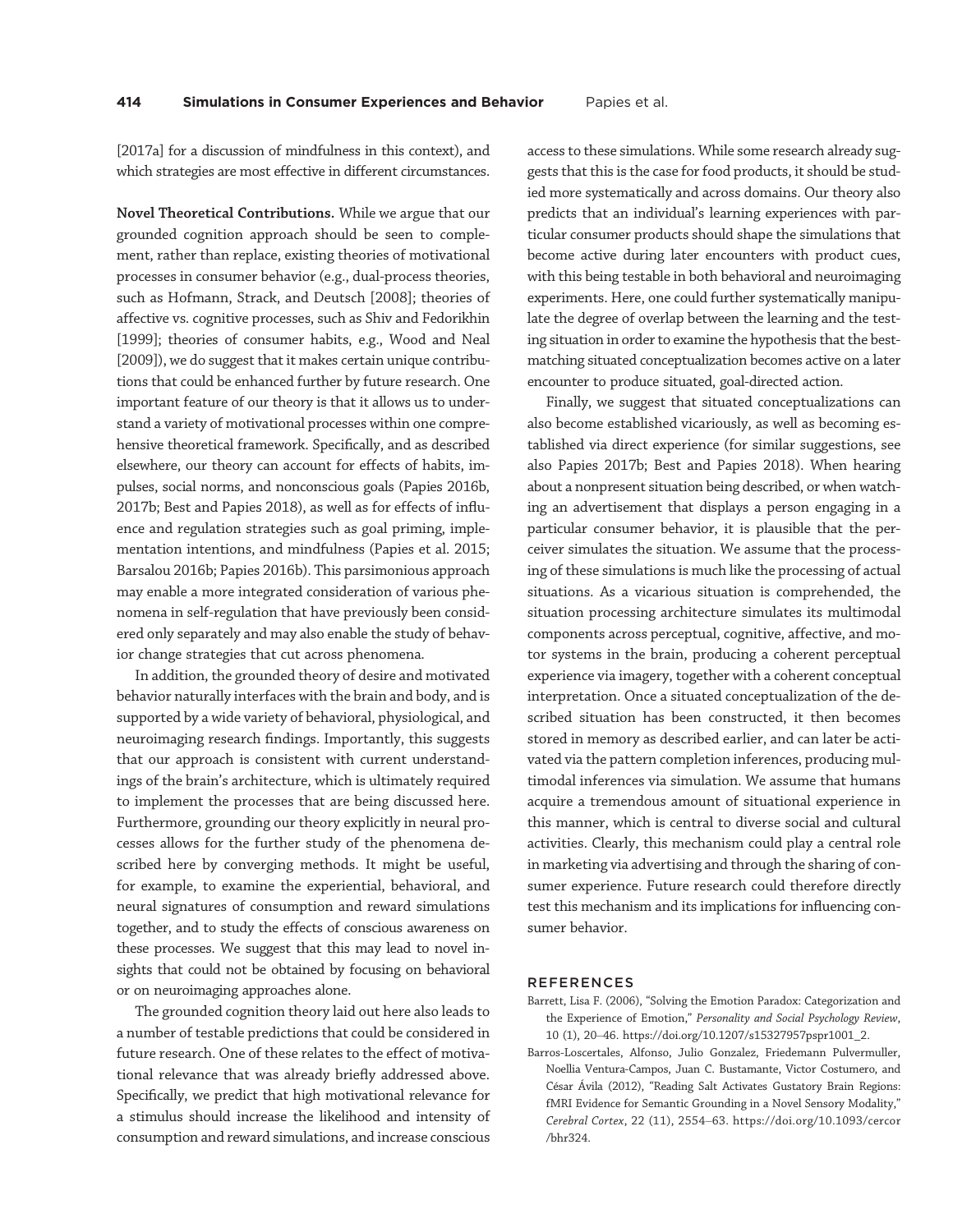- Barsalou, Lawrence W. (1990), "On the Indistinguishability of Exemplar Memory and Abstraction in Category Representation," in Content and Process Specificity in the Effects of Prior Experiences: Advances in Social Cognition, Vol. 3, ed. T. K. Srull and R. S. W. Jr. Hillsdale, NJ: Erlbaum, 61–88.
- $-$  (1999), "Perceptual Symbol Systems," Behavioral and Brain Sciences, 22 (4), 577–660.
- ——— (2003), "Situated Simulation in the Human Conceptual System," Language and Cognitive Processes, 18 (June), 513–62. https://doi.org /10.1080/01690960344000026.
- (2008a), "Grounded Cognition," Annual Review of Psychology, 59 (1), 617–45.
- (2008b), "Grounding Symbolic Operations in the Brain's Modal Systems," in Embodied Grounding: Social, Cognitive, Affective, and Neuroscientific Approaches, ed. G. R. Semin and E. R. Smith, New York: Cambridge University Press, 9–42.
- (2009), "Simulation, Situated Conceptualization, and Prediction," Philosophical Transactions of the Royal Society B: Biological Sciences, 364 (1521), 1281–89. https://doi.org/10.1098/rstb.2008.0319.
- (2011), "Integrating Bayesian Analysis and Mechanistic Theories in Grounded Cognition," Behavioral and Brain Sciences, 34 (4), 191– 92. https://doi.org/10.1017/S0140525X11000197.
- (2016a), "On Staying Grounded and Avoiding Quixotic Dead Ends," Psychonomic Bulletin and Review, 23 (4), 1122–42. https://doi .org/10.3758/s13423-016-1028-3.
- (2016b), "Situated Conceptualization Offers a Theoretical Account of Social Priming," Current Opinion in Psychology, 12 (December), 6–11. https://doi.org/10.1016/j.copsyc.2016.04.009.
- ——— (2016c), "Situated Conceptualization: Theory and Applications," in Foundations of Embodied Cognition, Volume 1: Perceptual and Emotional Embodiment, ed. Y. Coello and M. H. Fischer, East Sussex: Psychology Press, 11–37.
- Barsalou, Lawence W., Paula M. Niedenthal, Aron K. Barbey, and Jennifer A. Ruppert (2003), "Social Embodiment," Psychology of Learning and Motivation, 43 (December), 43–92.
- Barsalou, Lawrence W., and Katja Wiemer-Hastings (2005), "Situating Abstract Concepts," in Grounding Cognition: The Role of Perception and Action in Memory, Language, and Thinking, ed. D. Pecher and R. A. Zwaan, New York: Cambridge University Press, 129–63.
- Bartholow, Bruce D., and Adrienne Heinz (2006), "Alcohol and Aggression without Consumption Alcohol Cues, Aggressive Thoughts, and Hostile Perception Bias," Psychological Science, 17 (1), 30–37. https://doi.org /10.1111/j.1467-9280.2005.01661.x.
- Beaver, John D., Andrew D. Lawrence, Jenneke van Ditzhuijzen, Matt H. Davis, Andrew Woods, and Andrew J. Calder (2006), "Individual Differences in Reward Drive Predict Neural Responses to Images of Food. Journal of Neuroscience, 26 (19), 5160–66.
- Best, Maisy, and Esther K. Papies (2018), "Right Here, Right Now: Situated Interventions to Change Consumer Habits," Journal of the Association for Consumer Research, forthcoming.
- Blake, C. E., Carole A. Bisogni, Jeffrey Sobal, C. M. Devine, and M. Jastran (2007), "Classifying Foods in Contexts: How Adults Categorize Foods for Different Eating Settings," Appetite, 49 (2), 500–510. https://doi .org/10.1016/j.appet.2007.03.009.
- Brunyé, Tad T., Jackie F. Hayes, Caroline R. Mahoney, Aaron L. Gardony, Holly A. Taylor, and Robin B. Kanarek (2013), "Get in My Belly: Food Preferences Trigger Approach and Avoidant Postural Asymmetries," PLoS ONE, 8 (8), e72432. https://doi.org/10.1371/journal.pone.0072432.
- Burger, Kyle S., and Eric Stice (2014), "Neural Responsivity during Soft Drink Intake, Anticipation, and Advertisement Exposure in Habitually

Consuming Youth," Obesity, 22 (2), 441–50. https://doi.org/10.1002 /oby.20563.

- Carter, Brian L., and Stephen T. Tiffany (1999), "Meta-Analysis of Cue-Reactivity in Addiction Research," Addiction, 94 (3), 327–40. https:// doi.org/10.1080/09652149933829.
- Chen, Jing, Esther K. Papies, and Lawrence W. Barsalou (2016), "A Core Eating Network and Its Modulations Underlie Diverse Eating Phenomena," Brain and Cognition, 110, 20–42. https://doi.org/10.1016/j.bandc .2016.04.004.
- Clark, Andy (2013), "Whatever Next? Predictive Brains, Situated Agents, and the Future of Cognitive Science," Behavioral and Brain Sciences, 36 (3), 181–253.
- Coletta, Maria, Steven Platek, Feroze B. Mohamed, J. Jason van Steenburgh, Deborah Green, and Michael R. Lowe (2009), "Brain Activation in Restrained and Unrestrained Eaters: An fMRI Study," Journal of Abnormal Psychology, 118 (3), 598–609. https://doi.org/10.1037/a0016201.
- Crum, Alia J., William R. Corbin, Kelly D. Brownell, and Peter Salovey (2011), "Mind over Milkshakes: Mindsets, Not Just Nutrients, Determine Ghrelin Response," Health Psychology, 30 (4), 424–29. https:// doi.org/10.1037/a0023467.
- Demos, Katherine E., Todd F. Heatherton, and William M. Kelley (2012), "Individual Differences in Nucleus Accumbens Activity to Food and Sexual Images Predict Weight Gain and Sexual Behavior," Journal of Neuroscience, 32 (16), 5549–52. https://doi.org/10.1523/JNEUROSCI.5958-11.2012.
- Eelen, Jiska, Siegfried Dewitte, and Luk Warlop (2013), "Situated Embodied Cognition: Monitoring Orientation Cues Affects Product Evaluation and Choice," Journal of Consumer Psychology, 23 (4), 424–33. https://doi .org/10.1016/j.jcps.2013.04.004.
- Elder, Ryan S., and Aradhna Krishna (2010), "The Effects of Advertising Copy on Sensory Thoughts and Perceived Taste," Journal of Consumer Research, 36 (5), 748–56. https://doi.org/10.1086/603546.
- (2012), "The 'Visual Depiction Effect' in Advertising: Facilitating Embodied Mental Simulation through Product Orientation," Journal of Consumer Research, 38 (6), 988–1003. https://doi.org/10.1086 /661531.
- Epstein, Seymour (1979), "The Stability of Behavior: I. On Predicting Most of the People Much of the Time," Journal of Personality and Social Psychology, 37 (7), 1097–126. https://doi.org/10.1037/0022-3514.37.7 .1097.
- Ernest-Jones, Max, Daniel Nettle, and Melissa Bateson (2011), "Effects of Eye Images on Everyday Cooperative Behavior: A Field Experiment," Evolution and Human Behavior, 32 (3), 172–78. https://doi.org/10 .1016/j.evolhumbehav.2010.10.006.
- Field, Matt, Tin Schoenmakers, and Reinout W. Wiers (2008), "Cognitive Processes in Alcohol Binges: A Review and Research Agenda," Current Drug Abuse Reviews, 1 (3), 263–79.
- Fillmore, Mark T., Judith L. Carscadden, and M. Vogel-Sprott (1998), "Alcohol, Cognitive Impairment and Expectancies," Journal of Studies on Alcohol, 59 (2), 174–79.
- Friedman, Ronald S., Denis M. McCarthy, Jens Förster, and Marcus Denzler (2005), "Automatic Effects of Alcohol Cues on Sexual Attraction," Addiction, 100 (5), 672–81. https://doi.org/10.1111/j.1360 -0443.2005.01056.x.
- Goldstone, Anthony P., Christina G. Prechtl de Hernandez, John D. Beaver, Kinan Muhammed, Charlotte Croese, Gabriel Bell, Giuliana Durighel, Emer Hughes, Adam D. Waldman, Gary Frost, and Jimmy D. Bell (2009), "Fasting Biases Brain Reward Systems Towards High-Calorie Foods," European Journal of Neuroscience, 30 (8), 1625–35. https:// doi.org/10.1111/j.1460-9568.2009.06949.x.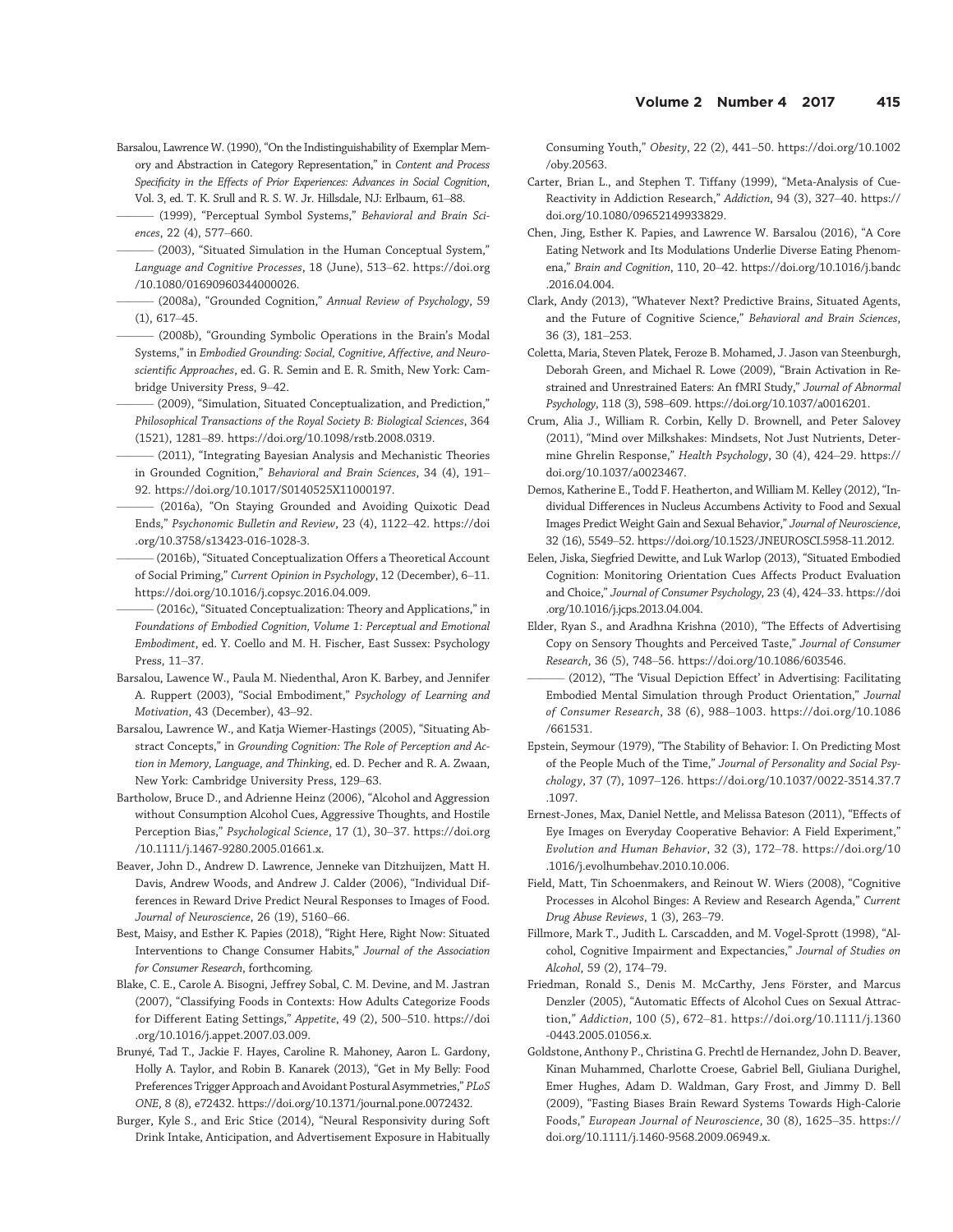Grabenhorst, Fabian, Edmund T. Rolls, and Amy Bilderbeck (2008), "How Cognition Modulates Affective Responses to Taste and Flavor: Topdown Influences on the Orbitofrontal and Pregenual Cingulate Cortices," Cerebral Cortex, 18 (7), 1549–59. https://doi.org/10.1093/cercor /bhm185.

Hansen, Thorsten, Maria Olkkonen, Sebastian Walter, and Karl R. Gegenfurtner (2006), "Memory Modulates Color Appearance," Nature Neuroscience, 9 (11), 1367–68. https://doi.org/10.1038/nn1794.

- Hare, Todd A., Jonathan Malmaud, and Antonio Rangel (2011), "Focusing Attention on the Health Aspects of Foods Changes Value Signals in vmPFC and Improves Dietary Choice," Journal of Neuroscience, 31 (30), 11077–87. https://doi.org/10.1523/JNEUROSCI.6383-10.2011.
- Harrar, Vanessa, and Charles Spence (2013), "The Taste of Cutlery: How the Taste of Food Is Affected by the Weight, Size, Shape, and Colour of the Cutlery Used to Eat It," Flavour, 2 (June), 21. https://doi.org /10.1186/2044-7248-2-21.
- Haynes, Ashleigh, Eva Kemps, and Robyn Moffitt (2016a), "Does Trait Self-Control Predict Weaker Desire for Unhealthy Stimuli? A Lab-Based Study of Unhealthy Snack Intake," Personality and Individual Differences, 89 (January), 69–74. https://doi.org/10.1016/j.paid.2015.09. 049.
- (2016b), "Is Cake More Appealing in the Afternoon? Time of Day Is Associated with Control over Automatic Positive Responses to Unhealthy Food," Food Quality and Preference, 54 (December), 67-74. https://doi.org/10.1016/j.foodqual.2016.07.004.
- Hofmann, Wilhelm, Roy F. Baumeister, Georg Förster, and Kathleen D. Vohs (2012), "Everyday Temptations: An Experience Sampling Study of Desire, Conflict, and Self-Control," Journal of Personality and Social Psychology, 102 (6), 1318–35. https://doi.org/10.1037/a0026545.
- Hofmann, Wilhelm, Fritz Strack, and Roland Deutsch (2008), "Free to Buy? Explaining Self-Control and Impulse in Consumer Behavior," Journal of Consumer Psychology, 18 (1), 22–26. https://doi.org/10 .1016/j.jcps.2007.10.005.
- Hollmann, M., L. Hellrung, B. Pleger, H. Schlögl, S. Kabisch, M. Stumvoll, A. Villringer, and A. Horstmann (2012), "Neural Correlates of the Volitional Regulation of the Desire for Food," International Journal of Obesity, 36 (5), 648–55. https://doi.org/10.1038/ijo.2011.125.
- Horne, P. J., C. A. Hardman, C. F. Lowe, K. Tapper, J. Le Noury, P. Madden, P. Patel, and M. Doody (2008), "Increasing Parental Provision and Children's Consumption of Lunchbox Fruit and Vegetables in Ireland: The Food Dudes Intervention," European Journal of Clinical Nutrition, 63 (5), 613–18. https://doi.org/10.1038/ejcn.2008.34.
- Jenkins, Kim T., and Katy Tapper (2014), "Resisting Chocolate Temptation Using a Brief Mindfulness Strategy," British Journal of Health Psychology, 19 (3), 509–22. https://doi.org/10.1111/bjhp.12050.
- Kähkönen, Päivi, and Hely Tuorila (1998), "Effect of Reduced-Fat Information on Expected and Actual Hedonic and Sensory Ratings of Sausage," Appetite, 30 (1), 13–23. https://doi.org/10.1006/appe.1997 .0104.
- Kavanagh, David J., Jackie Andrade, and Jon May (2005), "Imaginary Relish and Exquisite Torture: The Elaborated Intrusion Theory of Desire," Psychological Review, 112 (2), 446–67.
- Kaye, Walter H., Julie L. Fudge, and Martin Paulus (2009), "New Insights into Symptoms and Neurocircuit Function of Anorexia Nervosa," Nature Reviews Neuroscience, 10 (August), 573–84. https://doi.org/10 .1038/nrn2682.
- Keesman, Mike, Henk Aarts, Stefan Vermeent, Michael Häfner, and Esther K. Papies (2016), "Consumption Simulations Induce Salivation

to Food Cues," PLOS ONE, 11 (11), e0165449. https://doi.org/10 .1371/journal.pone.0165449.

- Keesman, Mike, Esther K. Papies, Brian D. Ostafin, S. Verwei, Michael Häfner, and Henk Aarts (2017), "Alcohol Representations Are Socially Situated: An Investigation of Beverage Representations by Using a Property Generation Task," forthcoming.
- Kiefer, Markus, and Lawrence W. Barsalou (2013), "Grounding the Human Conceptual System in Perception, Action, and Internal States,"in Action Science: Foundations of an Emerging Discipline, ed. W. Prinz, M. Beisert, and A. Herwig, Cambridge, MA: MIT Press, 381–407.
- Krishna, Aradhna., Maureen Morrin, and Eda Sayin (2014), "Smellizing Cookies and Salivating: A Focus on Olfactory Imagery," Journal of Consumer Research, 41 (1), 18–34. https://doi.org/10.1086/674664.
- Lacaille, Julien, Jinshia Ly, Natalie Zacchia, Sophia Bourkas, Emma Glaser, and Bärbel Knäuper (2014), "The Effects of Three Mindfulness Skills on Chocolate Cravings," Appetite, 76 (1), 101–12. https://doi.org/10 .1016/j.appet.2014.01.072.
- Lawrence, Natalia S., Elanor C. Hinton, John A. Parkinson, and Andrew D. Lawrence (2012), "Nucleus Accumbens Response to Food Cues Predicts Subsequent Snack Consumption in Women and Increased Body Mass Index in Those with Reduced Self-Control," NeuroImage, 63 (1), 415–22. https://doi.org/10.1016/j.neuroimage.2012.06.070.
- Lebois, Lauren A. M., Christine D. Wilson-Mendenhall, and Lawrence W. Barsalou (2015), "Are Automatic Conceptual Cores the Gold Standard of Semantic Processing? The Context-Dependence of Spatial Meaning in Grounded Congruency Effects," Cognitive Science, 39 (8), 1764-801. https://doi.org/10.1111/cogs.12174.
- Liem, Djin Gie, Fatemeh Miremadi, Elizabeth H. Zandstra, and Russell S. Keast (2012), "Health Labelling Can Influence Taste Perception and Use of Table Salt for Reduced-Sodium Products," Public Health Nutrition, 15 (12), 2340–47. https://doi.org/10.1017/S1368980012 00064X.
- Lindner, Katharina, Esther K. Papies, Elizabeth H. Zandstra, Garmt Dijksterhuis, and Paul A. M. Smeets (2017), "Simulations of Consumption Situations Make Food Attractive," unpublished manuscript.
- Lopez, Richard B., Wilhelm Hofmann, Dylan D. Wagner, William M. Kelley, and Todd F. Heatherton (2014), "Neural Predictors of Giving in to Temptation in Daily Life," Psychological Science, 25 (7), 1337–44. https://doi.org/10.1177/0956797614531492.
- Love, Bradley C., Douglas L. Medin, and Todd M. Gureckis (2004), "SUS-TAIN: A Network Model of Category Learning," Psychological Review, 111 (2), 309–32. https://doi.org/10.1037/0033-295X.111.2.309.
- Lowe, Michael R., and Meghan L. Butryn (2007), "Hedonic Hunger: A New Dimension of Appetite?" Physiology and Behavior, 91 (4), 432–39.
- Malik, Saima, Francis McGlone, Diane Bedrossian, and Alain Dagher (2008), "Ghrelin Modulates Brain Activity in Areas that Control Appetitive Behavior," Cell Metabolism, 7 (5), 400–409. https://doi.org/10 .1016/j.cmet.2008.03.007.
- Martin, Alex (2001), "Functional Neuroimaging of Semantic Memory," in Handbook of Functional Neuroimaging of Cognition, ed. R. Cabeza and A. Kingston, Cambridge, MA: MIT Press, 153–86.
- (2007), "The Representation of Object Concepts in the Brain," Annual Review of Psychology, 58 (January), 25–45. https://doi.org/10 .1146/annurev.psych.57.102904.190143.
- McClelland, James L., and David E. Rumelhart (1985), "Distributed Memory and the Representation of General and Specific Information," Journal of Experimental Psychology: General, 114 (2), 159–88. https://doi .org/10.1037/0096-3445.114.2.159.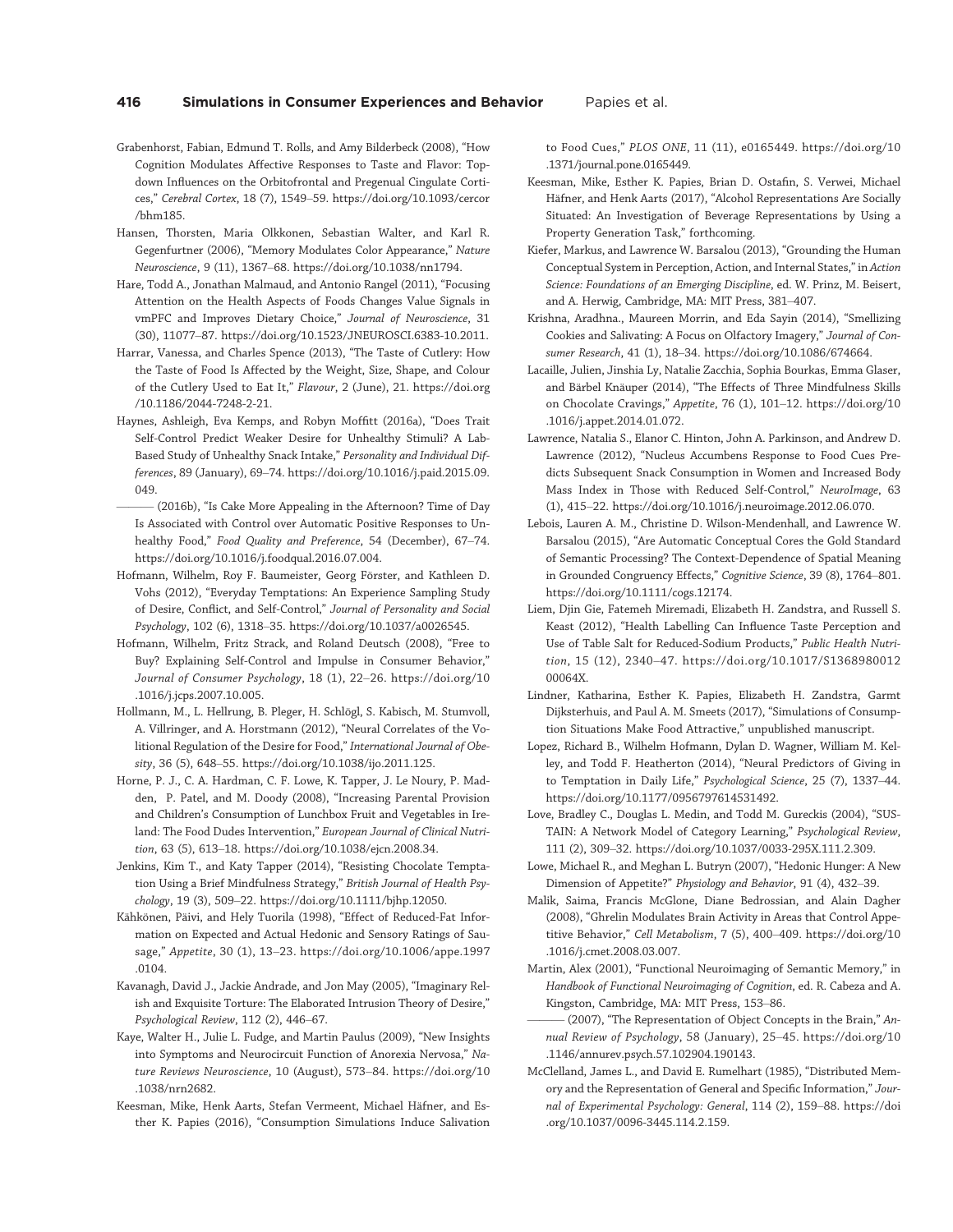- McKay, Dean, and Mitchell S. Schare (1999), "The Effects of Alcohol and Alcohol Expectancies on Subjective Reports and Physiological Reactivity: A Meta-Analysis," Addictive Behaviors, 24 (5), 633–47. https://doi .org/10.1016/S0306-4603(99)00021-0.
- Medin, Douglas L., and Marguerite M. Schaffer (1978), "Context Theory of Classification Learning," Psychological Review, 85 (3), 207–38. https:// doi.org/10.1037/0033-295X.85.3.207.

Mischel, Walter (1968), Personality and Assessment, New York: Wiley.

- Murdaugh, Donna L., James E. Cox, Edwin W. Cook III, and Rosalyn E. Weller (2012), "fMRI Reactivity to High-Calorie Food Pictures Predicts Short- and Long-Term Outcome in a Weight-Loss Program," NeuroImage, 59 (3), 2709–21. https://doi.org/10.1016/j.neuroimage.2011.10.071.
- Myrick, Hugh, Raymond F. Anton, Xinbao Li, Scott Henderson, David Drobes, Konstantin Voronin, and Mark S. George (2004), "Differential Brain Activity in Alcoholics and Social Drinkers to Alcohol Cues: Relationship to Craving," Neuropsychopharmacology, 29 (2), 393–402. https:// doi.org/10.1038/sj.npp.1300295.
- Nederkoorn, Chantal, and Anita Jansen (2002), "Cue Reactivity and Regulation of Food Intake," Eating Behaviors, 3 (1), 61–72.
- Nosofsky, Robert M. (2011), "The Generalized Context Model: An Exemplar Model of Classification," in Formal Approaches in Categorization, ed. E. M. Pothos and A. J. Willis, Cambridge: Cambridge University Press, 18–39.
- Papies, Esther K. (2013), "Tempting Food Words Activate Eating Simulations," Frontiers in Psychology, 4 (November), 838. https://doi.org/10 .3389/fpsyg.2013.00838.
- (2016a), "Goal Priming as a Situated Intervention Tool," Current Opinion in Psychology, 12 (December), 12–16. https://doi.org/10 .1016/j.copsyc.2016.04.008.
- (2016b), "Health Goal Priming as a Situated Intervention Tool: How to Benefit from Nonconscious Motivational Routes to Health Behaviour," Health Psychology Review, 10 (4), 408–24. https://doi.org/10 .1080/17437199.2016.1183506.
- (2017a), "Mindfulness and Health Behavior: Examining the Roles of Attention Regulation and Decentering," in Mindfulness in Social Psychology, ed. J. C. Karremans and E. K. Papies, Abingdom-on-Thames: Routledge, 94–108.
- (2017b), "Situating Interventions to Bridge the Intention-Behaviour Gap: A Framework for Recruiting Nonconscious Processes for Behaviour Change," Social and Personality Psychology Compass, forthcoming.
- Papies, Esther K., and Lawrence W. Barsalou (2015), "Grounding Desire and Motivated Behavior: A Theoretical Framework and Review of Empirical Evidence," in The Psychology of Desire, ed. W. Hofmann and L. F. Nordgren, New York: Guilford Press, 36–60.
- Papies, Esther K., Lawrence W. Barsalou, and Ruud Custers (2012), "Mindful Attention Prevents Mindless Impulses," Social Psychological and Personality Science, 3 (3), 291–99. https://doi.org/10.1177/1948550611 419031.
- Papies, Esther K., Tila M. Pronk, Mike Keesman, and Lawrence W. Barsalou (2015), "The Benefits of Simply Observing: Mindful Attention Modulates the Link between Motivation and Behavior," Journal of Personality and Social Psychology, 108 (1), 148–70. https://doi.org /10.1037/a0038032.
- Pecher, Diane, and Saskia van Dantzig (2016), "The Role of Action Simulation on Intentions to Purchase Products," International Journal of Research in Marketing, 33 (4), 971–74. https://doi.org/10.1016/j.ijresmar .2016.03.006.
- Ping, Raedy M., Sonica Dhillon, and Sian L. Beilock (2009), "Reach for What You Like: The Body's Role in Shaping Preferences," Emotion Review, 1 (2), 140–50. https://doi.org/10.1177/1754073908100439.
- Piqueras-Fiszman, Betina, and Charles Spence (2011), "Crossmodal Correspondences in Product Packaging: Assessing Color-Flavor Correspondences for Potato Chips (crisps), Appetite, 57 (3), 753–57. https:// doi.org/10.1016/j.appet.2011.07.012.
- Plassmann, Hilke, John O'Doherty, Baba Shiv, and Antonio Rangel (2008), "Marketing Actions Can Modulate Neural Representations of Experienced Pleasantness," Proceedings of the National Academy of Sciences, 105 (3), 1050–54. https://doi.org/10.1073/pnas.0706929105.
- Pulvermüller, Friedemann (2005), "Brain Mechanisms Linking Language and Action," Nature Reviews Neuroscience, 6 (7), 576–82.
- Roefs, Anne, L. Quaedackers, Marieke Q. Werrij, G. Wolters, Remco Havermans, Chantal Nederkoorn, G. van Breukelen, and Anita Jansen (2006), "The Environment Influences Whether High-Fat Foods Are Associated with Palatable or with Unhealthy," Behaviour Research and Therapy, 44 (5), 715–36. https://doi.org/10.1016/j.brat.2005.05  $.007 = .$
- Rogers, Peter J., and Andrew J. Hill (1989), "Breakdown of Dietary Restraint Following Mere Exposure to Food Stimuli: Interrelationships between Restraint, Hunger, Salivation, and Food Intake," Addictive Behaviors, 14 (4), 387–97. https://doi.org/10.1016/0306-4603(89)90026-9.
- Ross, Brian H., and Gregory L. Murphy (1999), "Food for Thought: Cross-Classification and Category Organization in a Complex Real-World Domain," Cognitive Psychology, 38 (4), 495–553. https://doi.org/10.1006 /cogp.1998.0712.
- Sanders, Nicole, Paul A. M. Smeets, Annemarie A. van Elburg, Unna N. Danner, Floor van Meer, Hans W. Hoek, and Roger Adan (2015), "Altered Food-Cue Processing in Chronically Ill and Recovered Women with Anorexia Nervosa," Frontiers in Behavioral Neuroscience, 9 (February): 46. https://doi.org/10.3389/fnbeh.2015.00046.
- Santos, Ava, Sergio E. Chaigneau, W. Kyle Simmons, and Lawrence W. Barsalou (2011), "Property Generation Reflects Word Association and Situated Simulation," Language and Cognition, 3 (1), 83–119. https:// doi.org/10.1515/LANGCOG.2011.004.
- Schacht, Joseph P., Raymond F. Anton, Patrick K. Randall, Xingbao Li, Scott Henderson, and Hugh Myrick (2011), "Stability of fMRI Striatal Response to Alcohol Cues: A Hierarchical Linear Modeling Approach," NeuroImage, 56 (1), 61–68. https://doi.org/10.1016/j.neuroimage .2011.02.004.
- Schmid, Dagmar A., Katja Held, Marcus Ising, Manfred Uhr, Jutta C. Weikel, and Axel Steiger (2005), "Ghrelin Stimulates Appetite, Imagination of Food, GH, ACTH, and Cortisol, but Does Not Affect Leptin in Normal Controls," Neuropsychopharmacology, 30 (6), 1187–92. https:// doi.org/10.1038/sj.npp.1300670.
- Seibt, Beate, Michael Häfner, and Roland Deutsch (2007), "Prepared to Eat: How Immediate Affective and Motivational Responses to Food Cues Are Influenced by Food Deprivation," European Journal of Social Psychology, 37 (2), 359–79.
- Sheeran, Paschal, Henk Aarts, Ruud Custers, Amanda Rivis, Thomas L. Webb, and Richard Cooke (2005), "The Goal-Dependent Automaticity of Drinking Habits," British Journal of Social Psychology, 44 (1), 47–63. https://doi.org/10.1348/014466604X23446.
- Shen, Hao, and Jaideep Sengupta (2012), "If You Can't Grab It, It Won't Grab You: The Effect of Restricting the Dominant Hand on Target Evaluations," Journal of Experimental Social Psychology, 48 (2), 525– 29. https://doi.org/10.1016/j.jesp.2011.11.003.